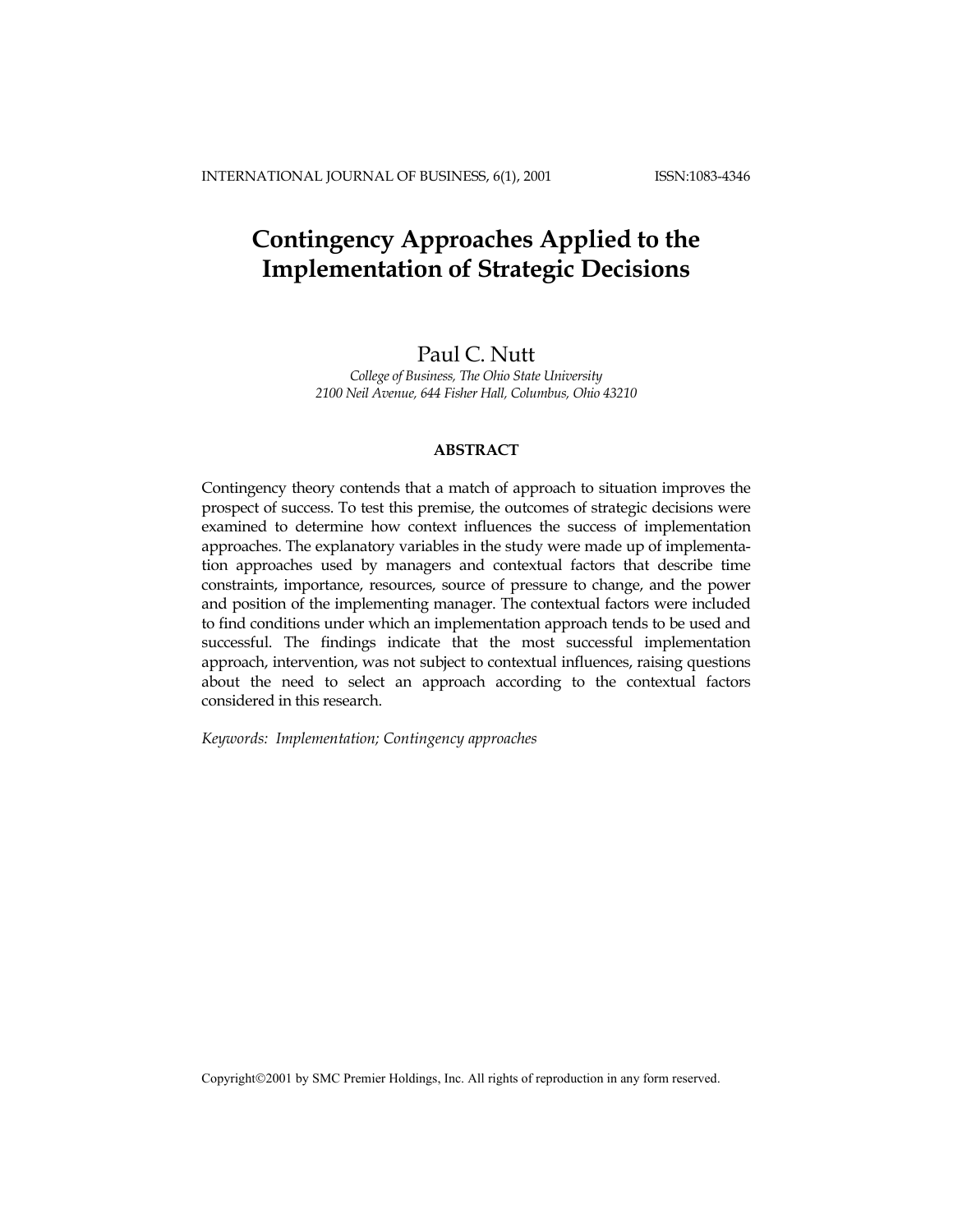#### **I. INTRODUCTION**

Implementation is viewed by managers and researchers alike as an important issue that merits study (Daft, 1995). As Gray (1996) points out, implementation difficulties represent one the greatest sources of frustration and disappointment for top executives. There has been considerable speculation about factors that inhibit or facilitate implementation, but little work is exploring these factors with actual decision-making episodes. Despite the absence off empirical fieldwork, several widely cited contingency models have been proposed that call for managers to select an implement approach according to situational demands (Lippitt and Mackenzie, 1976; Nutt, 1989; Vroom and Jago, 1978; Vroom and Yetton, 1973). This study explores the basic premise of these models, examining whether success depends on matching implementation approaches to the demands of the situation.

Several contextual factors are believed to limit their chance of success when managers attempt to implement strategic decisions. Key organizational members may oppose or support a change. Crisis situations, that provoke urgency, and origin of the pressure for change, also seem important. Crises and external pressures are apt to make implementation easier. Level or position power suggests leverage. Position power may increase adoption prospects and coax the powerful to take decisive action when under time pressure. Together these factors are thought to create a contingency network that skilled managers must learn to read and tailor their selection of implementation approaches accordingly.

Exploring the value of contingency models poses questions that are best answered by a field-based study of decision making, attempting to find out how implementation is managed by practitioners facing situations given by key contextual factors (Huber, 1990). Actual decisions made by organizations are required to provide this type of field-testing. External validity, clear generalizability to practice, seems crucial, even if this emphasis results in a loss of classification rigor (Beyer and Trice, 1978). With actual decision, success can be addressed and abstractions, such as measuring college students' role-playing reactions, can be avoided. Actual decisions also allow outcomes to be measured and consequences determined.

Analysis of the decisions provides an opportunity to explore several questions thought to be crucial in developing a deeper understanding of decision implementation. First, how do top managers go about implementing strategic decisions? Second, do top and lower level managers use the different implementation approaches, and do they use them in similar proportions? Third, how successful are these implementation approaches? Answers to these questions depend, in part, on conditions given by contextual factors that are encountered during an implementation attempt. Factors indicating the urgency, importance, resources, origin of problems/issues, and the implementator's power and level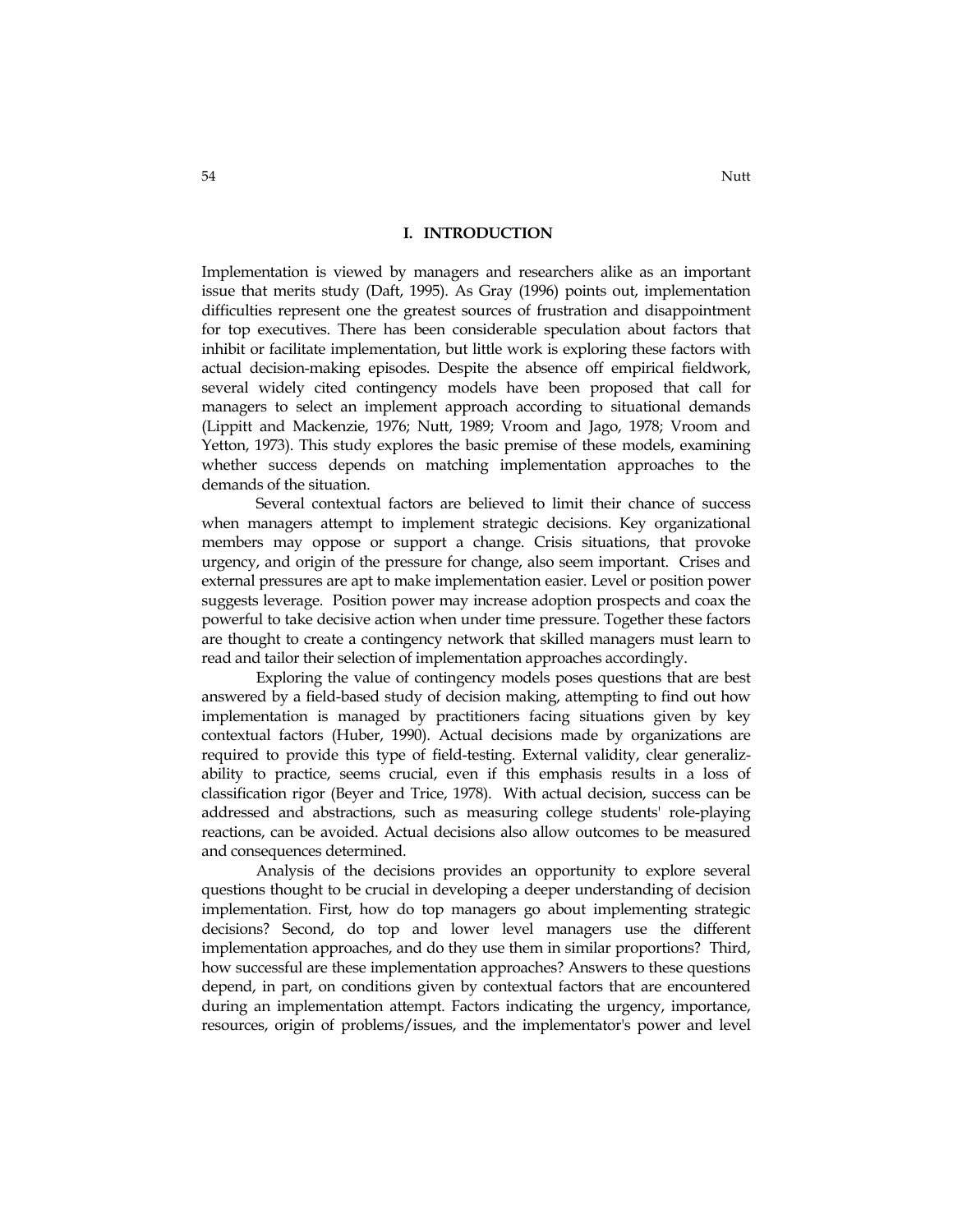identify contingencies under which an implementation approach can be more or less successful. Success will be determined by the extent to which strategic decisions are adopted, their value, and implementation time. To test the premise of contingency models, interactions between the implementation approaches and the contextual factors are examined to find whether these factors influence the success of implementation approaches.

### **II. THE IMPLEMENTATION OF STRATEGIC DECISIONS**

 Several case studies that show how managers go about implementing decisions and factors that influence their success can be found in the literature (Beyer and Trice, 1978; Bower, 1970; Cyert and March, 1963; Soelberg, 1967; Witte, 1972). Mintzberg et al.(1976) studied 25 strategic decisions in which implementation was attempted, finding an authorization stage in which a decision proponent searched for approval. Authorization unfolded as a form of argumentation that sought to win over people who can block the decision and those who must approve it. This conception of implementation is similar to that offered by Churchman (1975) and his followers (Ginzberg and Schultz, 1987). People with expertise argue for the adoption of decisions that bring with them the prospects of improving organizational performance.

Quinn (1990) studied implementation in 10 major corporations finding that a blend of analysis, behavioral techniques, and power politics were used to bring about desired changes. Steps to create awareness, symbol management, legitimize viewpoints, compromise, politics, creating flexibility, and trials were inferred from the decision episodes. These steps were applied in an implementation process that allows for systematic waiting and intentional incrementalism.

Hickson, et al. (1986, 1987) and Cray et al. (1988) provide detailed accounts of 150 decisions (5 episodes carried out in 30 organizations), developing the notion of "interests." The management of interests that arose during decision development and its installation was particularly important in what were called vortex-sporadic and fluid decision situations. In a vortex-sporadic decision, a weighty and controversial matter draws in many players. Implementation occurred in situations that were politically charged. Fluid decision situations were more controllable than the vortex-sporadic, but have a pattern of diffusion through the organization and a novelty that can also draw in players.

Luthans (1989) investigated the implementation ideas of Likert (1967) finding empirical justification for his categories of exploitive autocratic, benevolent autocratic, participative, and democratic. Benevolent autocrats created a rational for action in the minds of key stakeholders (e.g., Leavitt, 1987). Stakeholders were also seen as an excellent source of ideas so groups were used as design teams or sounding boards, to create "political sensitivity." Leavitt finds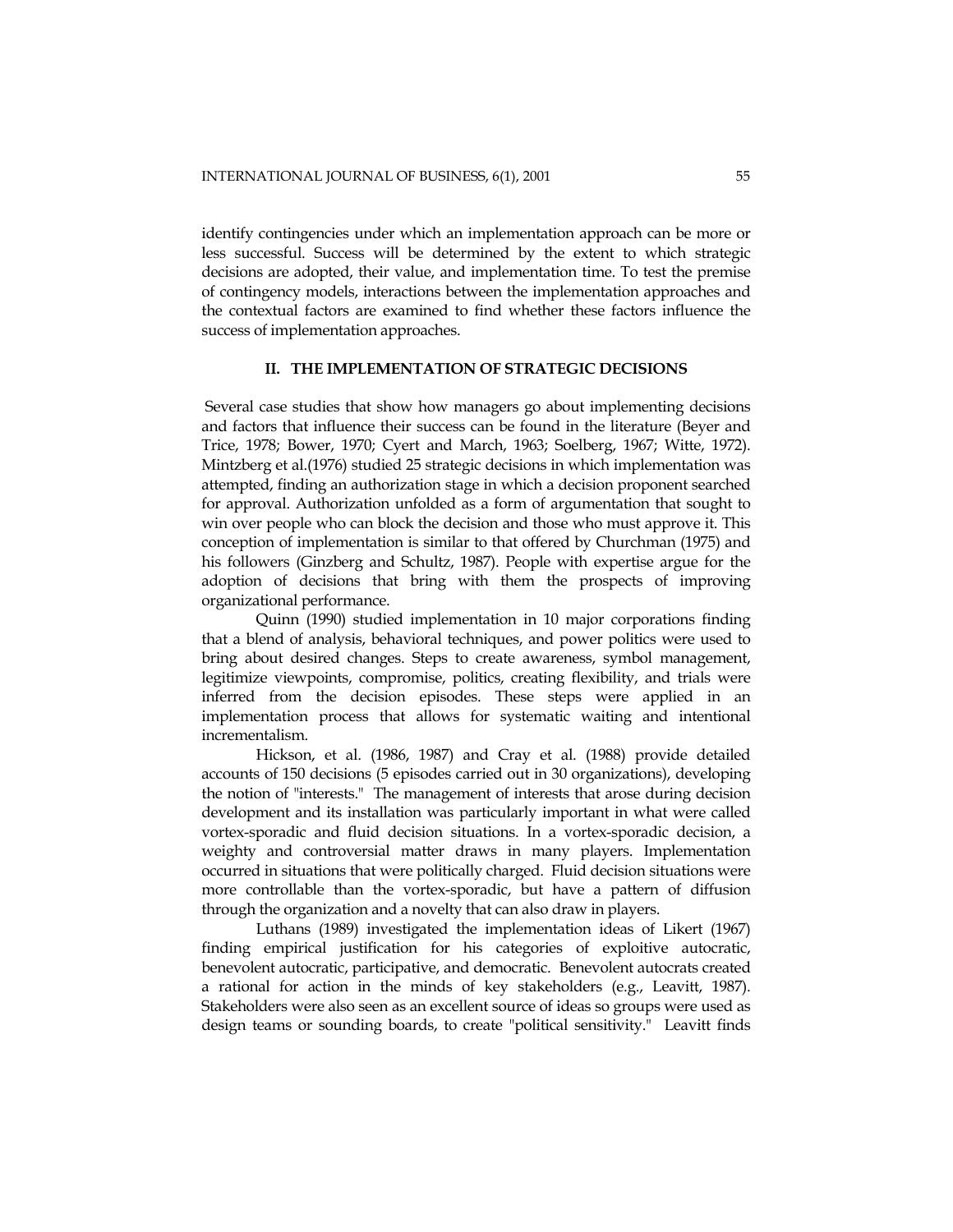that transformational leaders use incentives but also clarify what needs to be done to reach new and vaster aspirations, and the value of such a reach.

Beyer and Trice (1982) reviewed 27 empirical studies of decision episodes, identifying three types of approaches that have been used for implementation. Informational approaches create a link between experts and potential adopters. The expert is expected to take a liaison role, much like that of a sales representative, to develop awareness through rational arguments, drawing on knowledge of bargaining and persuasion to promote adoption (Churchman, 1975). Bonding approaches attempt to deal with the feelings of stakeholders and try to win them over. These approaches involve potential users in shaping important features of the decision to enhance the prospect of their acceptance (Coch and French, 1948; Likert, 1961). Control approaches took action to see that useful ideas are adopted (Chandler, 1962; Thompson, 1967). The implementing manager then looked for feedback describing results to verify use and value.

Four approaches to decision implementation seem to emerge from these studies. Persuasion seems to capture the steps that Mintzberg, et al. (1976) identified in their cases as well as the research of Churchman (1975), Huysmans (1970), Doctor and Hamilton (1974), Schultz and Slevin (1975), and Ginsberg and Schultz (1987). Persuasion tactics are evident in the prescriptions of Quinn (1990), some of the cases described by Hickson, et al. (1986, 1987), and the "informational" approaches identified by Beyer and Trice (1982). The involvement of stakeholders was observed in many of the studies of practice and in some decisions explored by Hickson, et al. (1986) and Cray, et al. (1988) that describe how high interest decisions were managed. Power is also prevalent. Quinn (1990) seems to argue that power must be applied incrementally to gradually push the recalcitrant and uninformed toward acceptance of a decision. Strategic moves are made to serve some interests and not others. Although, often disguised as negotiations, discussions, bargains and the like, this approach to implementation shares have many of the features of the "control" approach noted by Beyer and Trice (1982) and the autocratic approach identified by Likert (1967). When power is applied by legitimate authority figures, it often takes the form of an edict that dictates actions or expectations (Nutt, 1986). An intervention approach follows from the transformational ideas of Leavitt (1987), the benevolent autocratic role suggested by Likert (1967), and my work (Nutt, 1986; Nutt, 1989). The strategic leader intervenes to create a need for change in the minds of stakeholders and key players.

Other approaches to implementation research have looked for the underlying dimensions on which an implementation may vary, such as compliance, identification, or internalization. Such studies explore the features of an implementation approach. For instance, edicts are seen as high on compliance and low on internalization and persuasion high on internalization low on identification. This approach was avoided for several reasons. First, it says little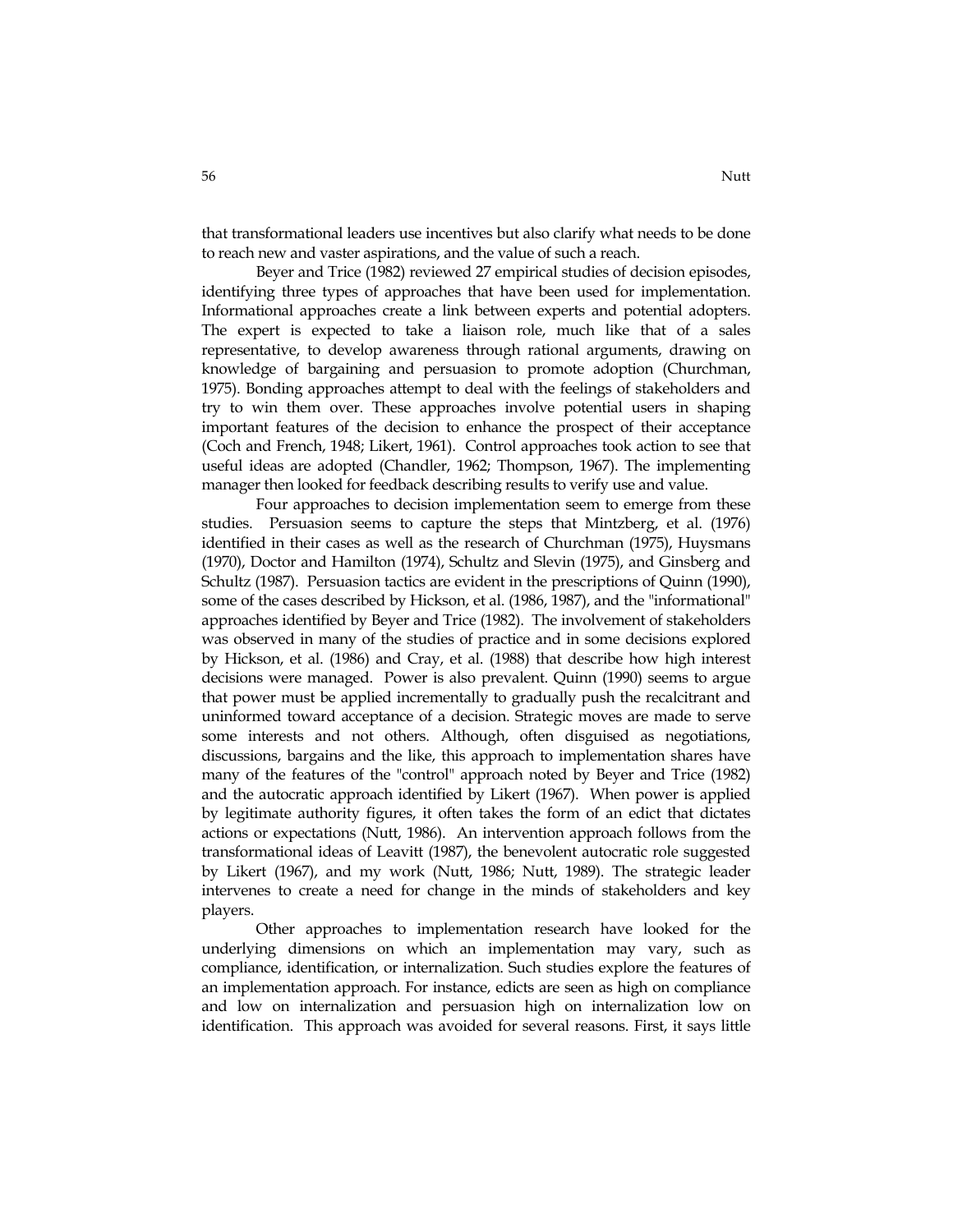about how to carry out implementation. Managers would seem more interested in how to create compliance than to hear about identification and internalization. Second, managerial research focused on what works seems more valuable than making fine-tuned distinctions that seldom add up to anything. The "course gained" distinctions used in this research seem more practical, but do lose some precision in measurement. This seems to be an acceptable trade-off of rigor to get the relevance one should expect of management research.

Implementation research has provided many interesting insights, but has yet to address several questions. The nature of intervention, persuasion, participation, and edict as applied by managers is far from clear. More details that describe how each is carried out would be valuable. How managers select among these implementation approaches, given conditions that must be confronted is also of interest. The frequency of use and success of these implementation approaches also merits study. To offer prescriptions, success must be addressed. To assess practice, the frequency with which successful and unsuccessful approaches are used must be determined and the outcomes of an implementation attempt must be evaluated by applying criteria that reveal the extent of success.

#### **A. The Role of Contextual Factors**

Situational factors can influence implementation success (Schultz and Ginzberg, 1984; Skivington and Daft, 1991; Zand and Sorenson, 1975). Some researchers find that factors describing context have more impact on success than the actions of an authority figure (Cohen, et al. 1976; Huber, 1990; Weick, 1979). Contextual factors also identify conditions under which a particular implementation approach can be successful. The implementing manager may have leverage, given by position power or organizational role, that enhances the prospect of success when particular implementation approaches are applied (Bower, 1970; Bryson and Cullen, 1984; Hickson, et al. 1986). Time constraints, importance, resources, and the source of pressure to act can also render some implementation approaches more or less effective (Boal, et al. 1987; Bryson, et al. 1990; Griener, 1970; Schultz and Slevin, 1975).

Contingency approaches (Hickson, et al. 1986; Nutt, 1989; Vroom and Yetton, 1973) claim that high and low leverage situations indicate when to use a unilateral approach and when to select a more participature approach (see Figure 1). In high leverage situations, implementors have the power and resources to act and face situations with high urgency and considerable importance that have internal and external pressures to act. High leverage situations call for quick and decisive action. When implementors have power and resources and rapid action is needed, unilateral action (e.g., edict) can be justified. In low leverage situations, the implementor lacks resources and power. This calls for implementation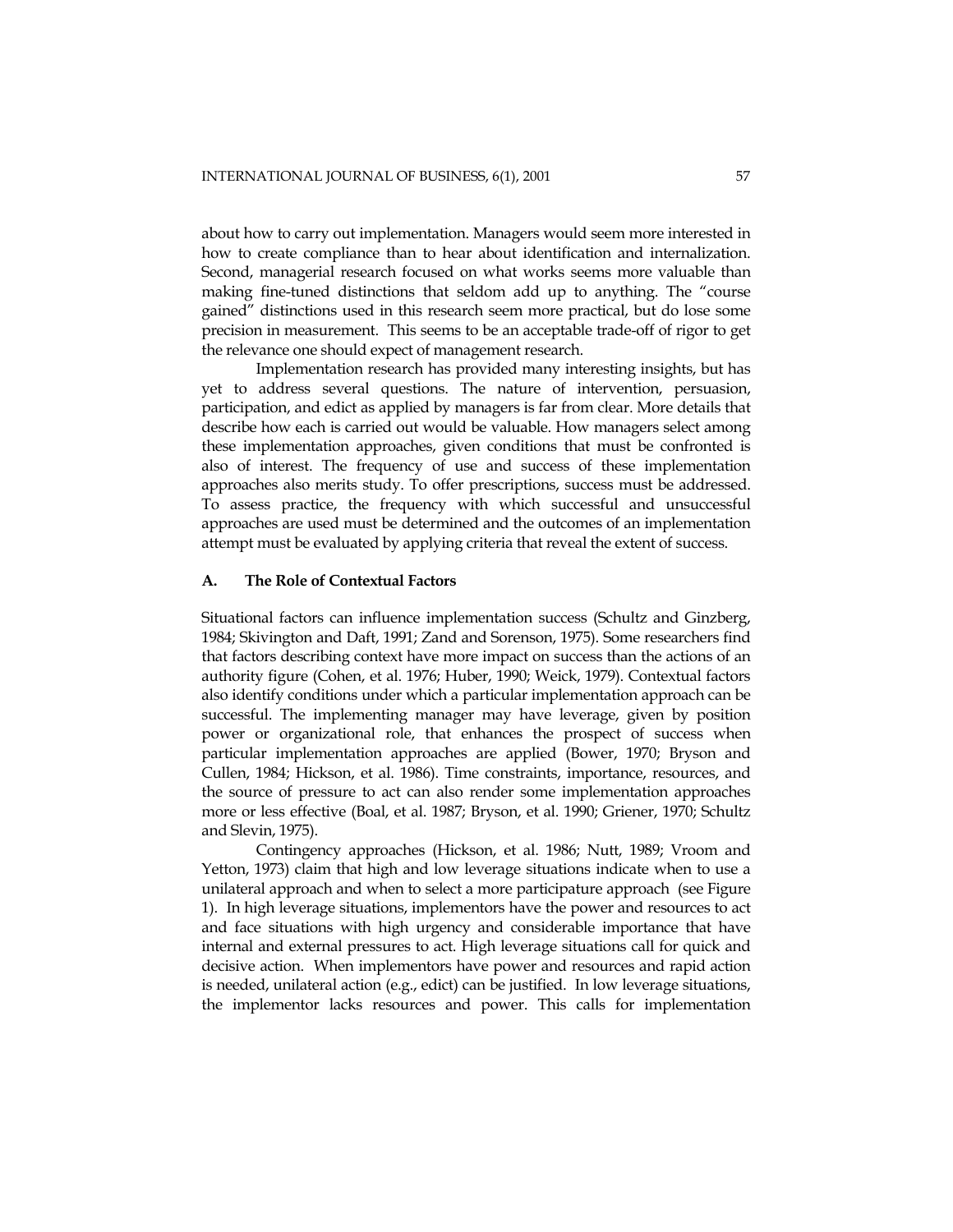approaches that build commitment, such as participation. These contentions have yet to be verified with a field test.

The theoretical model shown in Figure 1 suggests three plausible outcomes on such a test. Implementation approaches could work independently of the decision situation. A "context free" finding would question the value of contingency models and draw practice-based prescriptions from the more and the less effective implementation approaches used in practice. A second plausible outcome could find that context dominates. The more difficult decision (e.g., low power and resources, high urgency and importance, and multiple pressures to act) may have less success no matter what approach is used. Finally, the implementation approach and situation may interact, creating "approach-context" interaction effect.

To explore the theoretical model, the study identifies implementation approaches used by managers in strategic decision-making and their success. Three research questions are addressed. First, what implementation approaches were used by managers to install strategic decisions? Second, what is the frequency of use and the success record of these approaches? Third, what is the impact of context on success? Finally, what is the influence of context on the success of each implementation approach?



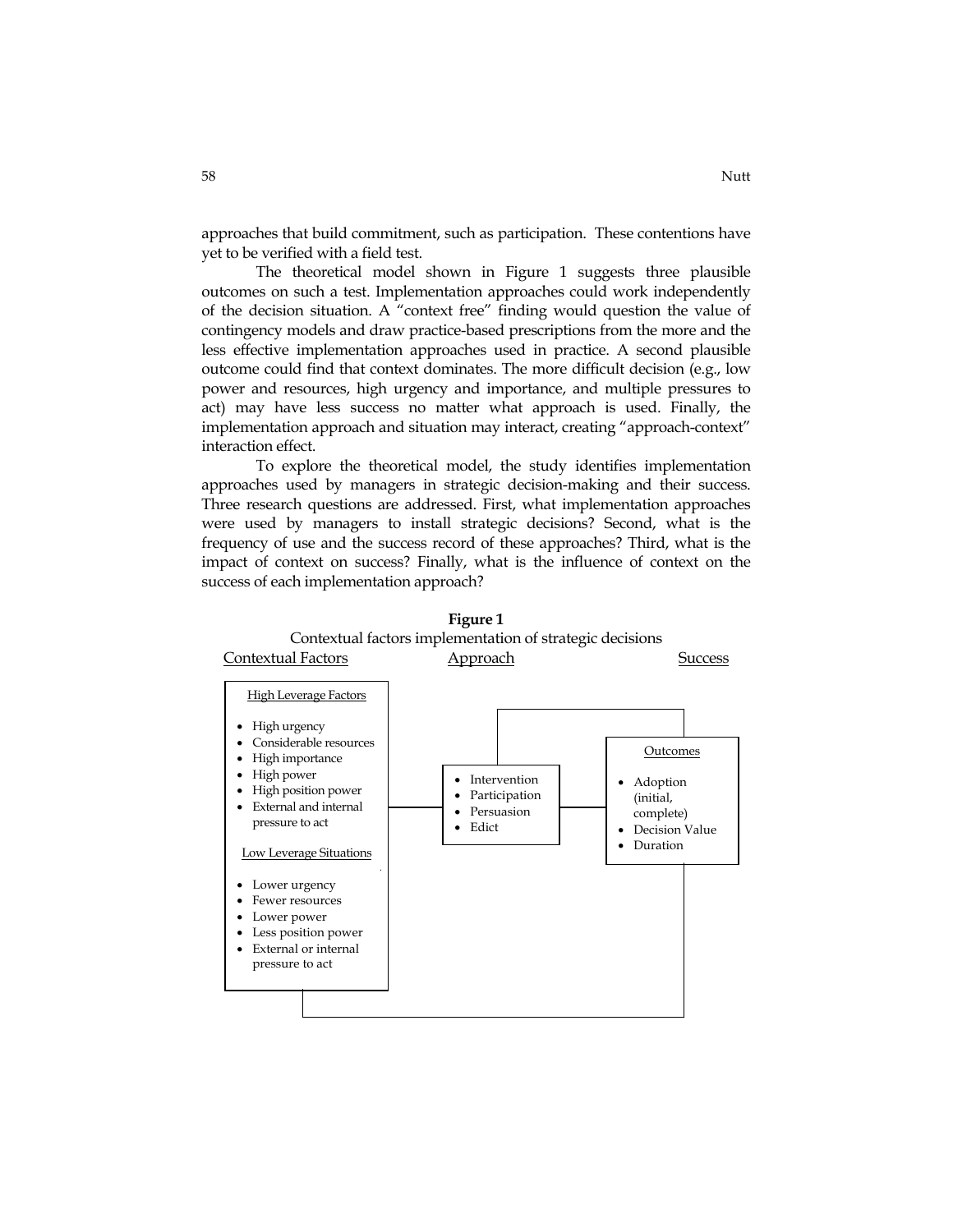#### **III. METHODS**

To address the research questions a database of 376 decisions was examined that described attempts to implement strategic decisions in a variety of organizations. Crucial methodological concerns include the approach used to collect the data on decisions, the identification and classification of implementation approaches, measurement contextual factors and success indicators, and data analysis.

The decisions examined in this research have been collected from 376 organizations across the United States. Table 1 provides some descriptive information about the decisions, the types of organizations included in the study, and the informants who provided information. Table 2 lists some of the organizations and decisions in the database. The diversity of decision types and organizations suggest that a broad range of decision-making practice was represented in the database. An initial failure rate of 37% suggests that both good and less desirable practice have been included. As a result, the study's findings should be broadly descriptive of strategic decision implementation.

To begin the research effort, people holding key positions in organizations were contacted and asked to participate in a study to investigate strategic decision making. The purpose of the study was presented as a long-term project to accumulate a sufficient number of strategic decisions to allow an evaluation of the practices used at key points in the decision making process. A decision was defined as an episode, beginning when the organization first became aware of a need or opportunity and ending with an attempt to implement. A recycle, after a failure, was treated as a new case. The contact person was asked to select a decision that had strategic importance to the organization. Allowing the contact person to select the topic insured both interest and first hand knowledge.

# **A. Case Data Collection**

To initiate data collection, the contact person was asked to identify the strategic decision to be profiled and three people who were involved with it that could be interviewed, including the manager who had primary responsibility for its implementation. In most cases, the contact person suggested a strategic decision for which he/she was responsible and became the primary informant.

The use of retrospective data in which people reconstruct events is the best way to get close to the phenomena of interest: managerial implementation. However, retrospective data can have problems of self-justification, memory lapses, and logical inconsistencies. To cope with these problems, two informants were interviewed to uncover the steps taken to make each strategic decision. An interview procedure was devised to deal with the dual problems of what people remember and choose to tell in an interview. An interview procedure suggested by Denzin (1989) was adapted for this purpose. First, the nature of the decision to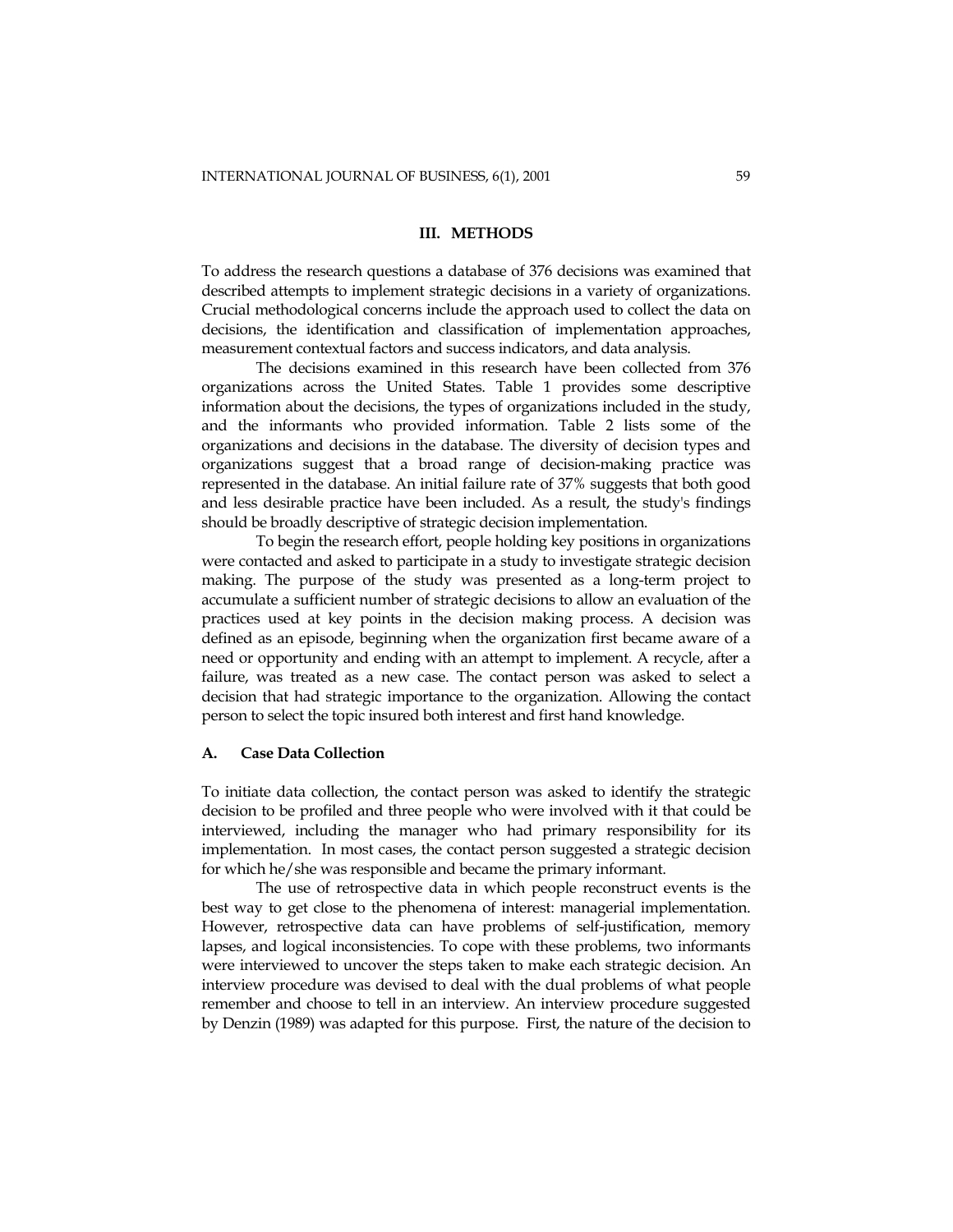be implemented was documented (e.g. building construction, MRP system, etc.) and then steps followed to make the decision were uncovered. The informant was asked to recall what first captured his/her attention. Questioning proceeded from this point by asking, "what happened next?" For instance, after an informant described what had attracted his/her attention, he/she was asked why this seemed important or called for action. Questioning proceeded in this way, taking cues from the last response to fashion the next question. An additional interview was carried out with one other informant, following the same procedure. This information was used to corroborate the information provided by the primary informant—the individual responsible for implementation (Lincoln and Guba, 1985; Yin, 1993).

| Decision Types                     | Number     | Percent    |
|------------------------------------|------------|------------|
| Service/Product                    | 114        | 30%        |
| Support services <sup>a</sup>      | 69         | 18%        |
| Personnel policy <sup>b</sup>      | 19         | 5%         |
| Technology <sup>c</sup>            | 70         | 19%        |
| Reorganizations <sup>d</sup>       | 35         | 9%         |
| Controlse                          | 54         | 14%        |
| Domainsf                           | 15         | 4%         |
| Total                              | 376        | 100%       |
| <b>Organizational Setting</b>      |            |            |
| Public                             | 84         | 22%        |
| Private                            | 126        | 33%        |
| Third-Sector (private, non-profit) | 166        | 44%        |
| Total                              | 376        | 100%       |
| <b>Implementing Manager</b>        |            |            |
| (primary informant)                |            |            |
| Top mangers (CEO, COO, CFO)        | 230        | 61%        |
| Middle managers                    | <u>146</u> | <u>39%</u> |
| Total                              | 376        | 100%       |
| <b>Secondary Informants</b>        |            |            |
| Subordinate                        | 424        | 57%        |
| Superior                           | 266        | 35%        |
| Task force member                  | 62         | 8%         |
| Total                              | 752        | 100%       |

**Table 1**  Profile of case database

<sup>a</sup> e.g., data processing, purchasing;  $\frac{b}{c}$  e.g., wages and salary, benefits, retirement, dismissal; c e.g., equipment, construction; d e.g., mergers, buy outs, restructuring; e e.g., planning, staffing, financial management; <sup>f</sup> e.g., marketing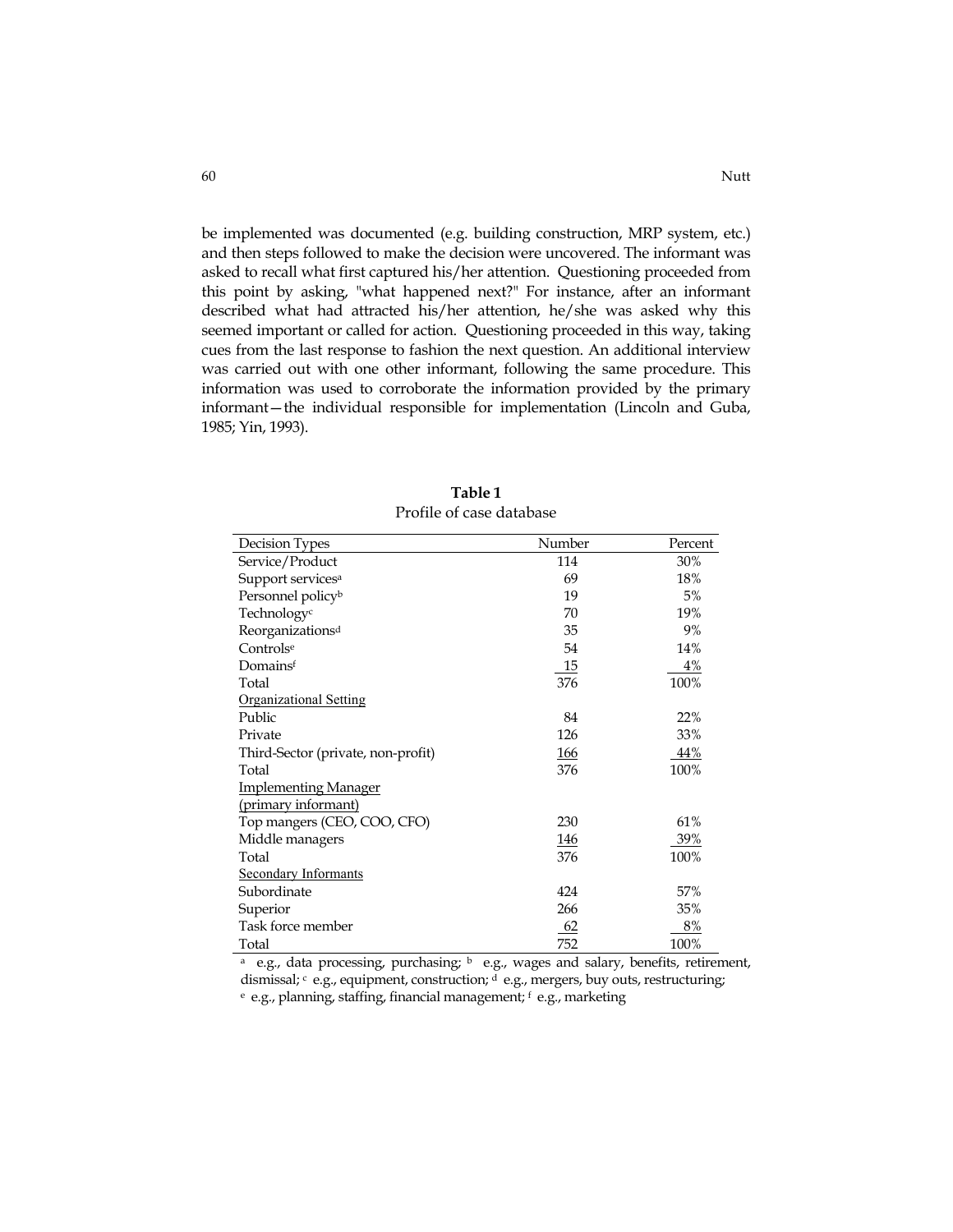| Decision                                      | Organization*                      |
|-----------------------------------------------|------------------------------------|
| 1. Scheduling in an OR                        | 500 bed children's hospital        |
| 2. Creation of retirement center              | Large urban city                   |
| 3. Purchase an information system             | Limited, Inc.                      |
| 4. CAD/CAM system                             | American Electric Power            |
| 5. Robotic assemblers                         | General Motors                     |
| 6. New product                                | Bethelem Steel Co.                 |
| 7. Staff cut back                             | Korean Airlines                    |
| 8. Billing and collections procedures         | Huntington Bank                    |
| 9. Creation of a businesses plan              | DNR in state government            |
| 10. MRP                                       | American Telephone & Telegraph     |
| 11. Cash flow management plan                 | <b>NCR</b>                         |
| 12. Add a lithotripsy service                 | 400 bed acute care urban hospital  |
| 13. Budgeting procedures                      | Nationwide Insurance               |
| 14. TQM teams                                 | McDonnal-Douglas                   |
| 15. Select a radiation treatment simulator    | 575 bed acute care urban hospital  |
| 16. Modify bonus policy                       | Dunning Lathrup Insurance          |
| 17. Initiate a joint venture                  | Two small fast food companies      |
| 18. Purchase a magnetic resource imager       | 1000 bed university hospital       |
| 19. Add a pulmonary treatment program         | 343 bed acute care hospital        |
| 20. Locate a half way house for the deaf      | City health department             |
| 21. Purchase a new computer                   | <b>Bank One</b>                    |
| 22. Add a open heart program                  | 500 bed acute care urban hospital  |
| 23. Provide helicopter transportation service | 1000 bed acute care urban hospital |
| 24. Scheduling raw material                   | G.E. Superabrasives                |
| 25. Create a De-Tox Unit                      | 250 bed rural acute care hospital  |
| 26. Intimate apparel                          | Lane Bryant, Inc.                  |
| 27. Devise a reference library                | For-profit abstracting company     |
| 28. Cost Reduction                            | Mead Paper Company                 |
| 29. Create a marketing program                | A large company                    |
| 30. Inventory Control System                  | Delco, Electronics                 |
| 31. New product                               | A. Thomas Candy                    |
| 32. Improved system access                    | Compuserve                         |
| 33. Customer service system                   | Hertz-Penske Rental                |

**Table 2**  Illustrations of decisions and organizations in the cases

\*Some organizations requested anonymity.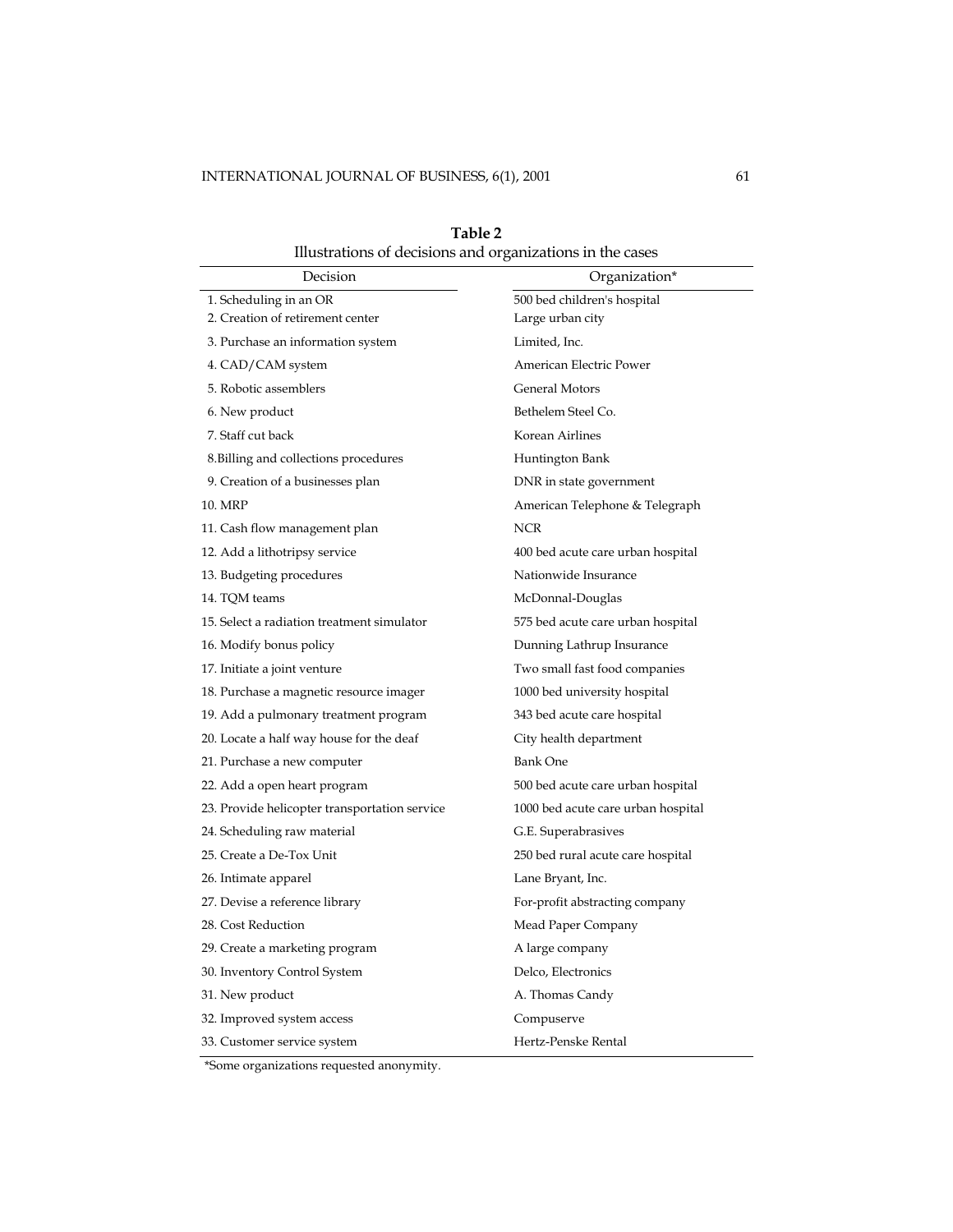To improve reliability, a procedure called triangulation was used (Denzin, 1989; Lincoln and Guba, 1985; Patton, 1990). A narrative (usually 20 pages) describing the decision and the decision-making steps was prepared by the author after each interview. The narrative was then checked by each informant to confirm that it captured what was said. Next, informants were told to make any changes they believed were warranted. Also, documents such as notes, proposals, or files that still existed were reviewed. A comparison of existing documents (when available) and the narratives identified inconsistencies and gaps in the steps undertaken to make a decision. These inconsistences and gaps were explored in a follow-up interview with the primary informant. In this interview, attempts were made to reconcile differences and fill in gaps (Huber and Power, 1985). Thus, method and two types of informant triangulation were used to test the reliability of each decision description. A clear picture agreeable to the primary informant had to emerge from this last interview to include the decision in the database. Twenty cases were discarded because of continuing disagreements, or lack of clarity in what was done.

#### **B. Identifying Implementation Approaches**

The decision narratives were summarized by the author to make list of steps that were carried out, beginning with need recognition and ending with use or abandonment of the decision. When searching for actions dealing with implementation, all steps were considered to avoid assumptions about when implementation would occur. This was done because implementation activities may arise at any point in a strategic decision process.

Explanation building as suggested by Yin (1989, 1993) was followed. To identify and classify implementation approaches, the author reviewed the summaries, looking for steps that dealt with decision installation by dealing with social and political concerns provoked by the implementation attempt. Steps taken to promote use by insuring cooperation, acquiescence, compliance, and the like were highlighted.

The author sorted summaries, placing each with others that engaged in similar activities. After sorting, a code number was placed on the back of the decision summary, the categories labeled, and conclusions recorded. This sort was then repeated, working back and forth between the decisions and the initial categories, attempting to evolve the categories (Patton, 1990). Each new sort found new categories and challenged existing ones. Category names were then modified or new ones created. To improve intra rater reliability, these steps were repeated until there was a complete agreement between the current and previous classifications of implementation approaches. Inter rater reliability was determined by asking a colleague to review the decision summaries and identify the implementation approach that was used. The second rater was given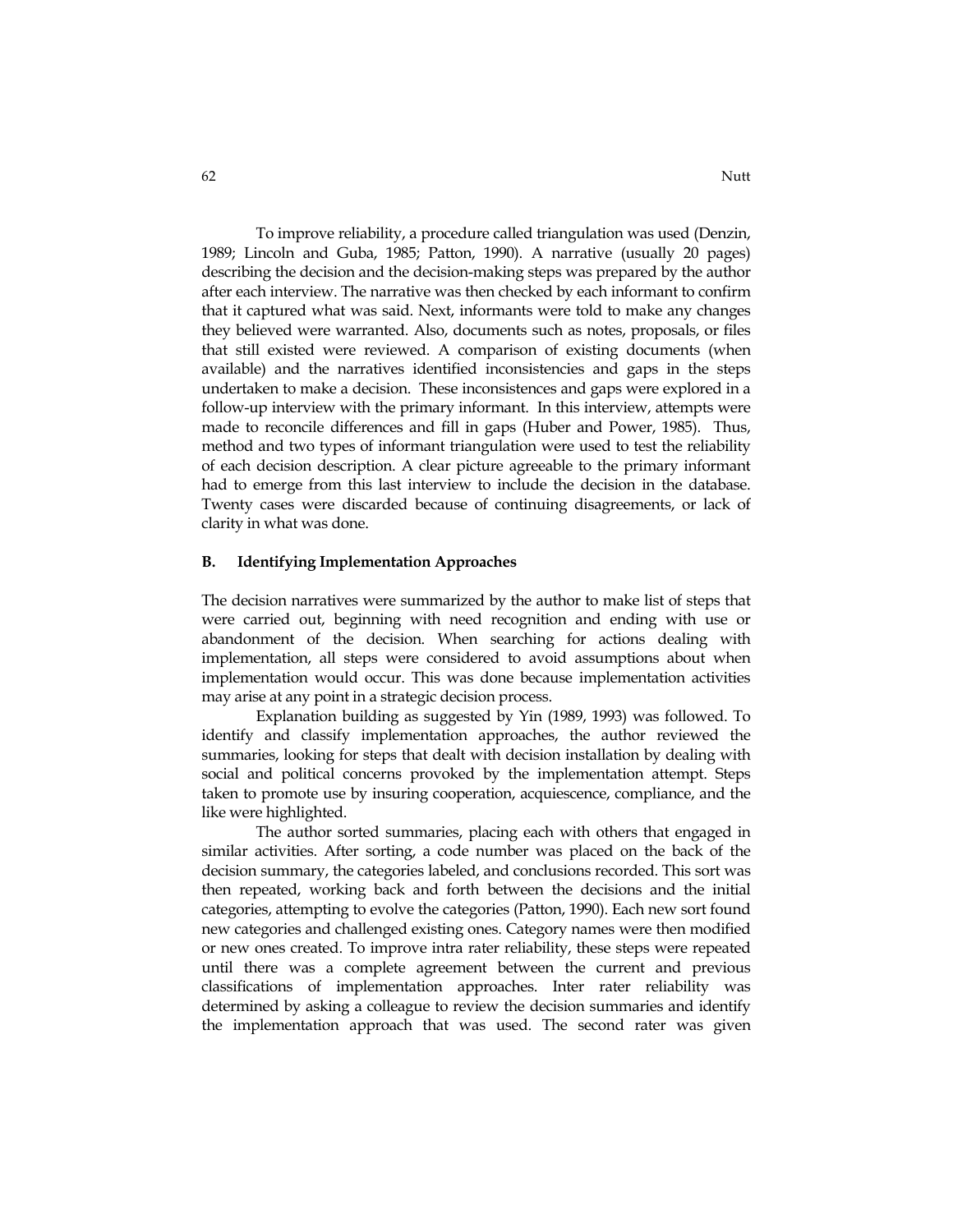descriptions that emerged for each implementation approach and asked to match the cases to the descriptions. A comparison of the two raters' classifications found 99% agreement.

# **C. Contextual Factors**

Values for contextual factors were collected with a questionnaire, and were filled out by the two secondary informants. The format of the questionnaire is presented in Table 3. The primary informant was excluded to avoid self-serving assessments of the motivation to act (Huber and Power, 1985). The survey procedure called for informants to reconsider their initial views using the estimate-discuss-estimate procedure (Nutt, 1992). Involving several informants increased the chance of a balanced assessment, one that captured both motivations and the decision's value to the organization. Also, Podsakoff and Organ (1986) recommend averaging responses over several informants to disrupt the association of success and context assessments. These steps were taken to improve informant recall and data precision.

The questionnaire asked the secondary informants to characterize the decision's urgency, importance, and resources, as well as implementing manager's power and to identify the location of the impetus for action. Informants checked along an anchored rating scale to describe urgency, importance, resources and power. The scale anchors, as shown in Table 3, ran from  $1 =$  least to  $5 =$  most for each of these factors, following common practice in scaling such factors (Boal and Bryson, 1987; Bryson, et al. 1990; Hickson, et al. 1986). To identify the source of pressure to act, informants selected among internal, external, and both internal and external sources. Organizational level was given by the implementing manager's position description, using Thompson's (1967) definition of the layers of management. Top managers were made up of CEOs, COOs, or CFOs. Middle managers had coordinational roles.

# **D. Success Indicators**

Measuring success can be difficult. Decision makers often lament what they cannot do and do things they will not discuss (March, 1994). Also, as Starbuck (Starbuck, 1993) notes, managers often act without noting the results of their actions. Even when results can be observed, determining the consequences of a decision poses several additional dilemmas. It can be difficult to separate the good from the bad outcome. For instance, decisions that serve an individual's interest may be seen as good; those that do not, as neutral or bad. The downstream affect of a decision can be lost. What seems to be a poor decision when made, may pay dividends in the future, such as a retirement program that anticipants changes in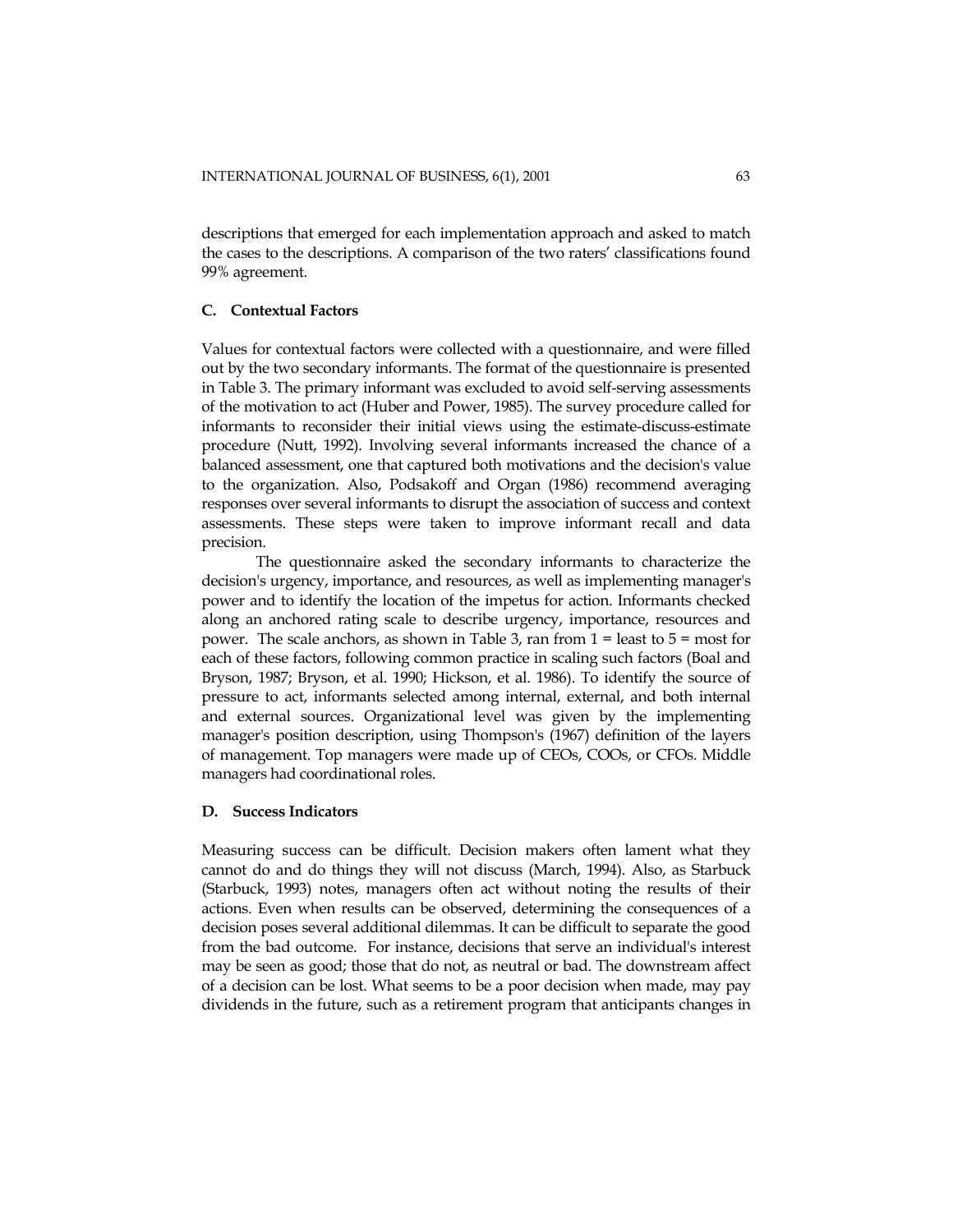statutes or regulation. Others that seem to be good may be withdrawn, because of unanticipated difficulties.

| Factor and question posed                      | <b>Scale anchors or Categories</b>                                                       |
|------------------------------------------------|------------------------------------------------------------------------------------------|
| <b>Contextual Factor</b>                       |                                                                                          |
| Power (Characterize implementor's power in the | $5$ = nearly unlimited, $4$ = considerable, $3$ = moderate,                              |
| organization                                   | $2 =$ little, $1 =$ none.                                                                |
| Level                                          | Categories included top managers (CEOs, COOs, and                                        |
| inferred from job title                        | CFOs), middle managers, and lower managers                                               |
|                                                | (department and service administrators)                                                  |
| Time constraints (Identify the level of        | $5 = a \text{ crisis}, 4 = \text{very high}, 3 = \text{typical}, 2 = \text{moderate}, 1$ |
| time pressure)                                 | $=$ low                                                                                  |
| Importance (Depict the decision's              | $5$ = critical, $4$ = very important, $3$ - important, $2$ =                             |
| importance)                                    | somewhat important, $1 =$ unimportant                                                    |
| Resources (Characterize the resource           | $5 = \text{far above}, 4 = \text{above}, 3 = \text{similar to}, 2 = \text{below}, 1 =$   |
| available to support implementation)           | far below, our typical decision                                                          |
| Location of impetus for change                 | Categories include: internal, external, both                                             |
| (Identify dominant source of pressure          |                                                                                          |
| to change)                                     |                                                                                          |
| <b>Decision Quality</b>                        |                                                                                          |
| Value (Depict the intrinsic value of the       | $5$ = outstanding, made decisive contribution; $4$ =                                     |
| decision)                                      | good, useful in several ways; 3 = adequate, helpful in                                   |
|                                                | a few ways; $2 =$ disappointing, several problems                                        |
|                                                | remain; $1 = poor$ , no redeeming features                                               |

| Table 3                           |
|-----------------------------------|
| Contextual and success indicators |

The consequences of a decision are apt to have many effects that make a single measure unwise. Success seems related to three conceptually independent indicators: use, value, and time to complete. These measures seem conceptually independent because decisions with intrinsic value may not be implemented and vice versa, and the adopted as well as the high valued decision can take considerable time to complete. Decisions may be adopted but only after an extended period of time employing considerable effort and have little effect. The time to implement, adoption, and value measures seem to cope with the dilemmas noted above and capture several facets of a successful decision.

Pragmatics suggest adoption as a success indicator. Success for a manager is bound up in use (Beyer and Trice, 1982; Hickson, et al. 1986). If a change is put to use it meets this test. Use, however, can be defined several ways. Pelz (1978) differentiates between symbolic, conceptual, and instrumental use. Symbolic and conceptual uses involve changes in awareness that enlightens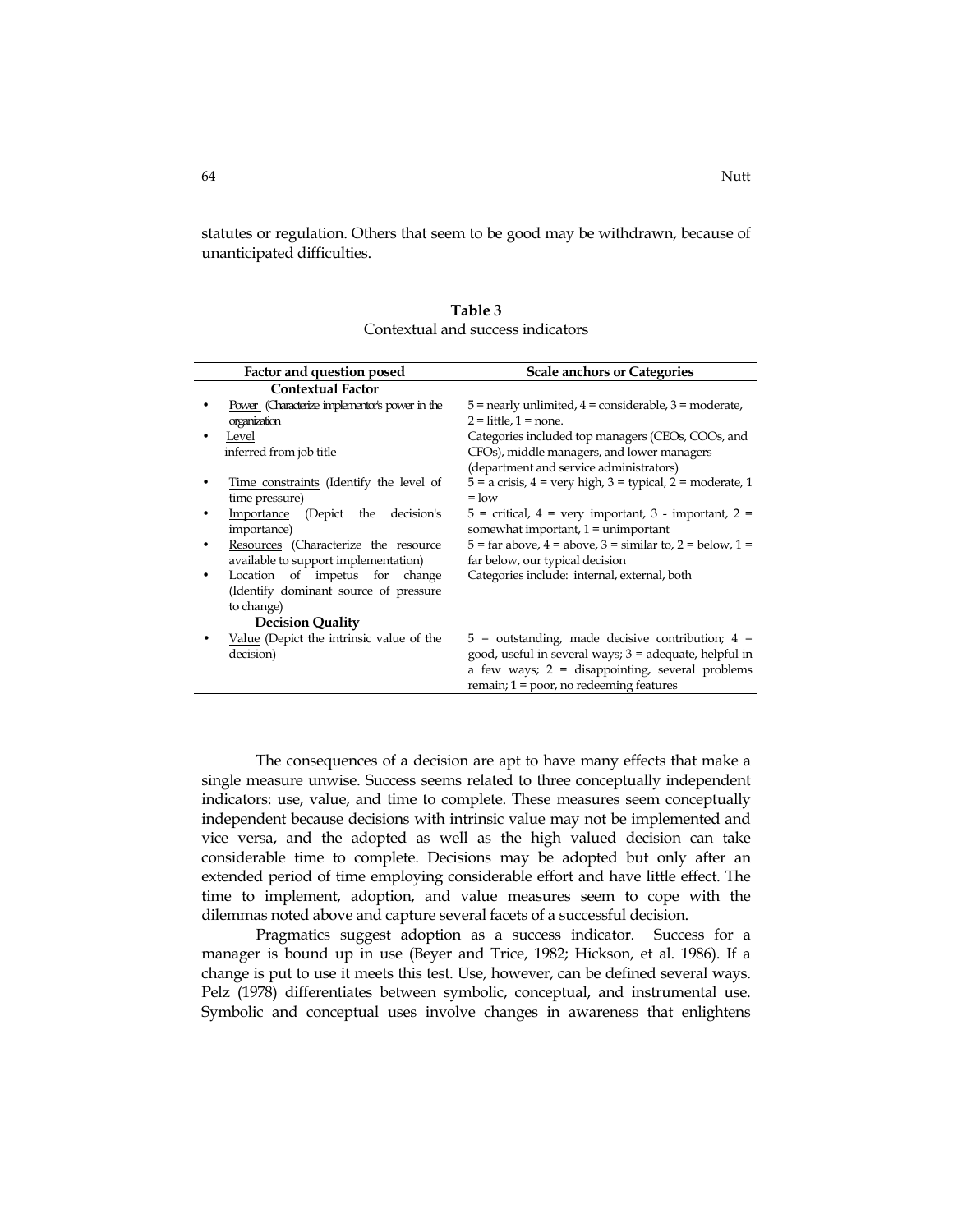people or attempts to legitimize a plan of action. Neither deals with actual use. Instrumental use was selected to measure adoption because it gets closer to what a decision intends: The institutionalization of new practices. For example, applying an institutionalization criterion in MIS would be considered adopted if the organization stopped using the old system and a merger would be adopted if it was completed. However, decisions often evolve. For example, the merger may meet with initial resistance which holds up adoption, but the decision is ultimately carried out. Some departments may refuse to participate in the MIS while all departments may use some of the capabilities of the MIS, ignoring other features. A decision can be withdrawn. For instance, a new service or product can be discontinued after performance monitoring. Delays in use, proportion of use, and terminated use suggest important adoption qualifications that capture downstream changes in the status of a decision. Two measures apply. In the first, "initial adoption" differentiates decisions that have received a trial from the rest. The initially adopted change has the potential to produce value for the organization, as contrasted to the decision that was rejected. The second measure captures downstream use. The "complete adoption" measure treats initial rejections, partial use, withdrawn decisions as failures. The complete adoption measure gives an indication of a decision's ultimate fate and suggests its long term viability. Decision were followed for two years after the first installation attempt to identify changes in use needed to construct these two indicators.

The intrinsic value of a decision to the organization provides another kind of success measure. Decisions that have intrinsic value may not be pragmatic, making value an important facet of success. To measure value, objective data describing the economic returns or benefits of a change are preferred but this information was difficult to collect. Most organizations were reluctant to provide access to information, such as money lost or gained, and claim that reconstructing economic benefits and the like for a particular decision would be prohibitively expensive. Organizations seem to avoid retaining information of this type, perhaps to avoid facing embarrassing questions (Nutt, 1992). Also, objective indicators were often difficult to compare. Some decisions improved quality, others market share satisfaction, or utilization. Converting these indicators to net benefit posed many complications.

Alexander (1986) offers a way around these difficulties. He finds that a manager's subjective estimates of value are highly correlated with objective indicators. This has prompted researchers to use subjective indicators in decisionmaking research (Alexander, 1986; Bryson, et al. 1984; Hughes, et al. 1986). Here the two secondary informants provide this information to avoid self-serving assessments by the decision maker. They were asked to check along an anchored scale to reflect their views. The scale anchors are shown in Table 3. To improve recall and precision, the ERE procedure was used, as described for contextual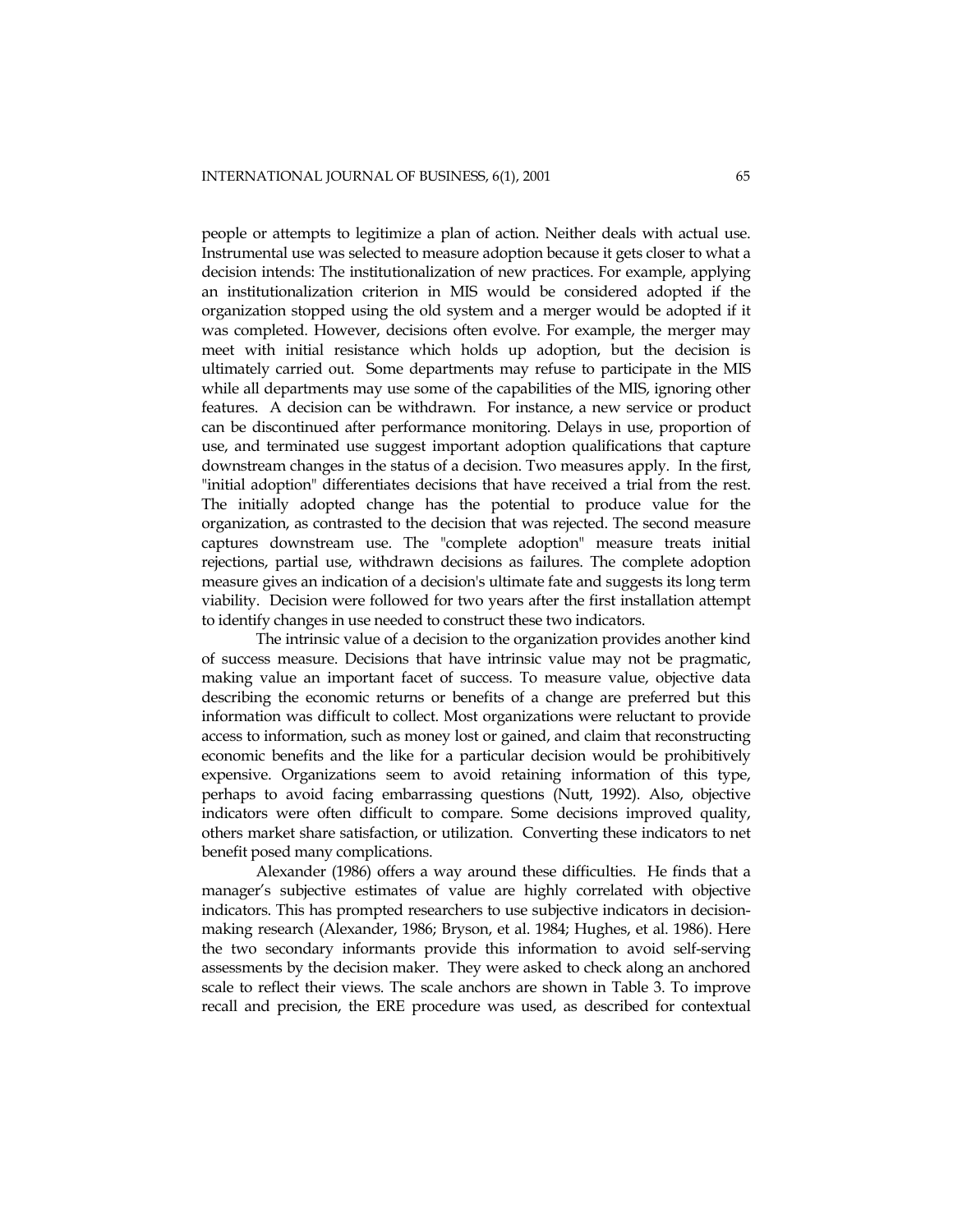measures. The average of the two final informant ratings was used as the value measure for each decision.

Efficient changes are desirable. Managers want rapid results (Nutt, 1992; Quinn, 1990). This suggests duration as a measure of timeliness, which can be defined as the time period from the recognition of a need to decision use or abandonment.

The time to implement was also collected in the questionnaire filed out by the secondary informants. The questionnaire asked for an estimate of two indicators that measured timeliness. In the first, the secondary informants were asked to recall the time from need recognition to the development of a plan. The second measured the elapsed time from the end of development to use or abandonment of the plan. Timeliness is the sum of these two time measures, in months. The average time from the two informant estimates for each case was used to measure timeliness. Informant recall was refined by using reflection and re-rating procedures noted above.

#### **E. Theoretical Models**

Three models can be posited to capture how context can influence the effectiveness of an implementation approach. A "mediator" relationship would link factors, such as time pressure, to an implementation approach that can be carried out quickly, such as edict. This calls for separate paths to be created for each implementation approach as in the approach offered by Lippitt and Mackenzie (1976). Not all contingencies apply to all implementation approaches. The empirical justification of such a model is lacking and it seems overly complex. Finding more basic relationships seem to be required before building a mediation model.

A second model would treat the manager's leverage and the situation as a "moderator" to identify conditions that are more or less favorable to particular approaches. The moderator model also calls for model building with little empirical backing.

An "interaction" model was used in the research because of its simplicity and its fit to what contingency approaches seem to call for. An interaction relationship provides the simplest explanation of how context and implementation may influence outcomes. Key factors can interact, or be a main effect, or both. If context is important, factors describing context will influence the success when particular implementation approaches are used. If not, only the main effects would influence success. Also, if an implementation approach can be used under all conditions, both the mediator and moderator models would be less plausible.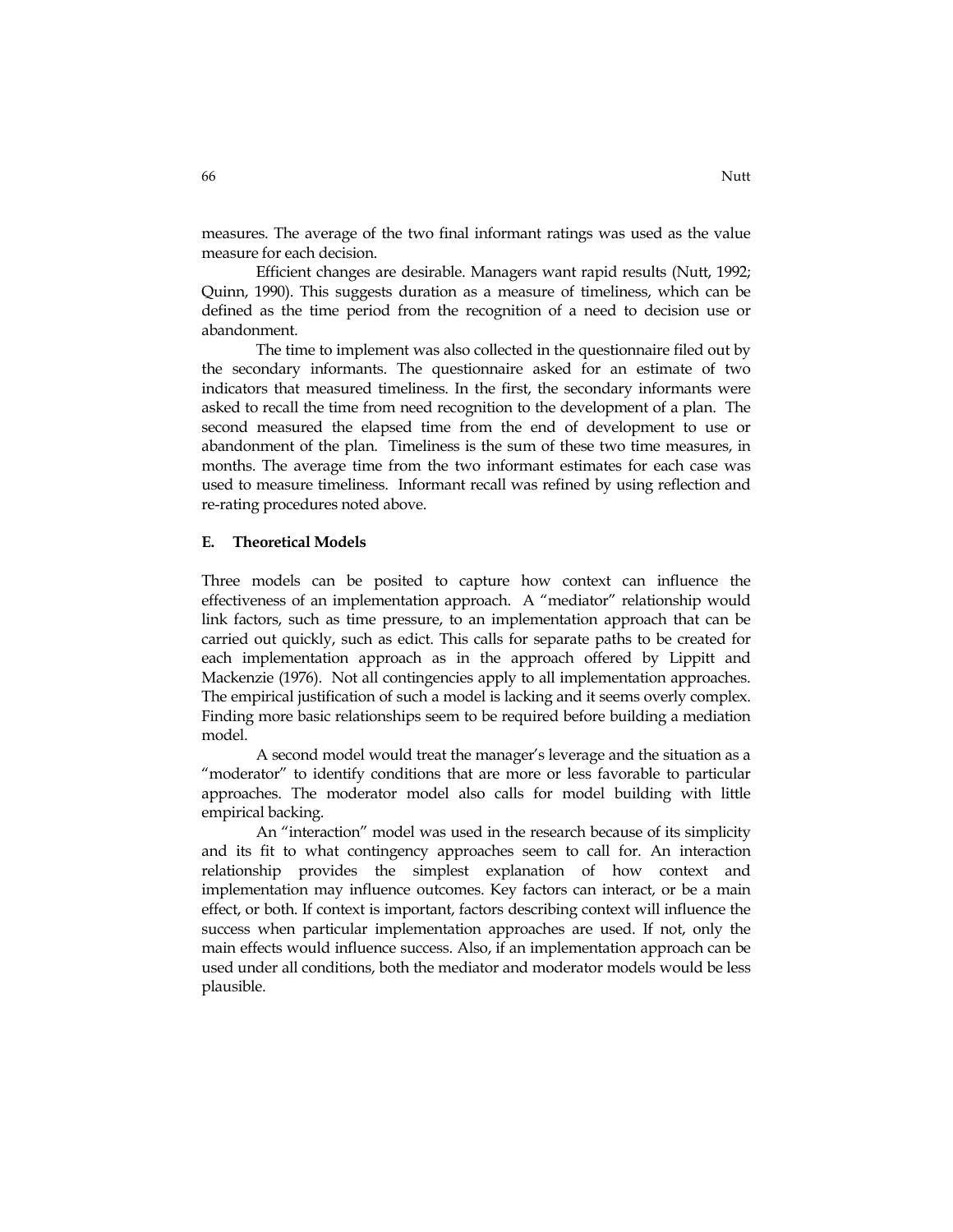# **F. Analysis**

Data analyses were carried out by following the assumptions of an interaction model, shown in Figure 1. In this model, the situational factors can be main effects, can combine with implementation approaches to create interaction effects, or can be both an interaction and a main effect. Box and Draper (1987) have addressed data analysis for this type of theoretical model, showing that multiple regression should be used when the model posits a combination of independent and interaction effects. To explore the theoretical model, four multiple regressions were carried out, one for each success measure (initial adoption, complete adoption, value, and time) as the dependent variable. A Duncan multiple range test (DMRT) was used to isolate significant differences in success measures associated with implementation approaches and categories of the other factors under study.

To simply the interpretation of these results and insure that enough observations were available the contextual factors were rescaled. Intermediate ratings or under-represented categories were discarded. The "level" factor was condensed to top managers (CEO, COO, CFO) and middle managers, deleting the remainder because this category was diverse and none of the others occurred frequently in the cases. For the time constraint factor two categories were created: crisis and the other categories made up of high, moderate, low, and no time pressure decisions. For power, the high power category included only decisions makers classified as having nearly unlimited power in the questionnaire. The moderate power category included decision makers that were classified as having moderate or less power, discarding the "considerable" power category. For the importance and resource factors ratings above 4 were treated as "high" and a rating below 2 was treated as "low" for each factor. The rescaled contextual factors that reached statistical significance in the multiple regressions were explored one at a time with a two-factor ANOVA. The ANOVA included implementation approach and one of the contextual factors as explanatory variables, so the main effects and the interaction could be examined.

#### **IV. DISCUSSION OF RESULTS**

The results of the study can be divided into conclusions about the role of context, implementation approaches and their success, and the empirical justification to use contingency thinking when selecting an implementation approach.

# **A. The Influence of Context on Success**

The percent variance explained by the contextual factors in the multiple regressions was compared to that explained by implementation approach.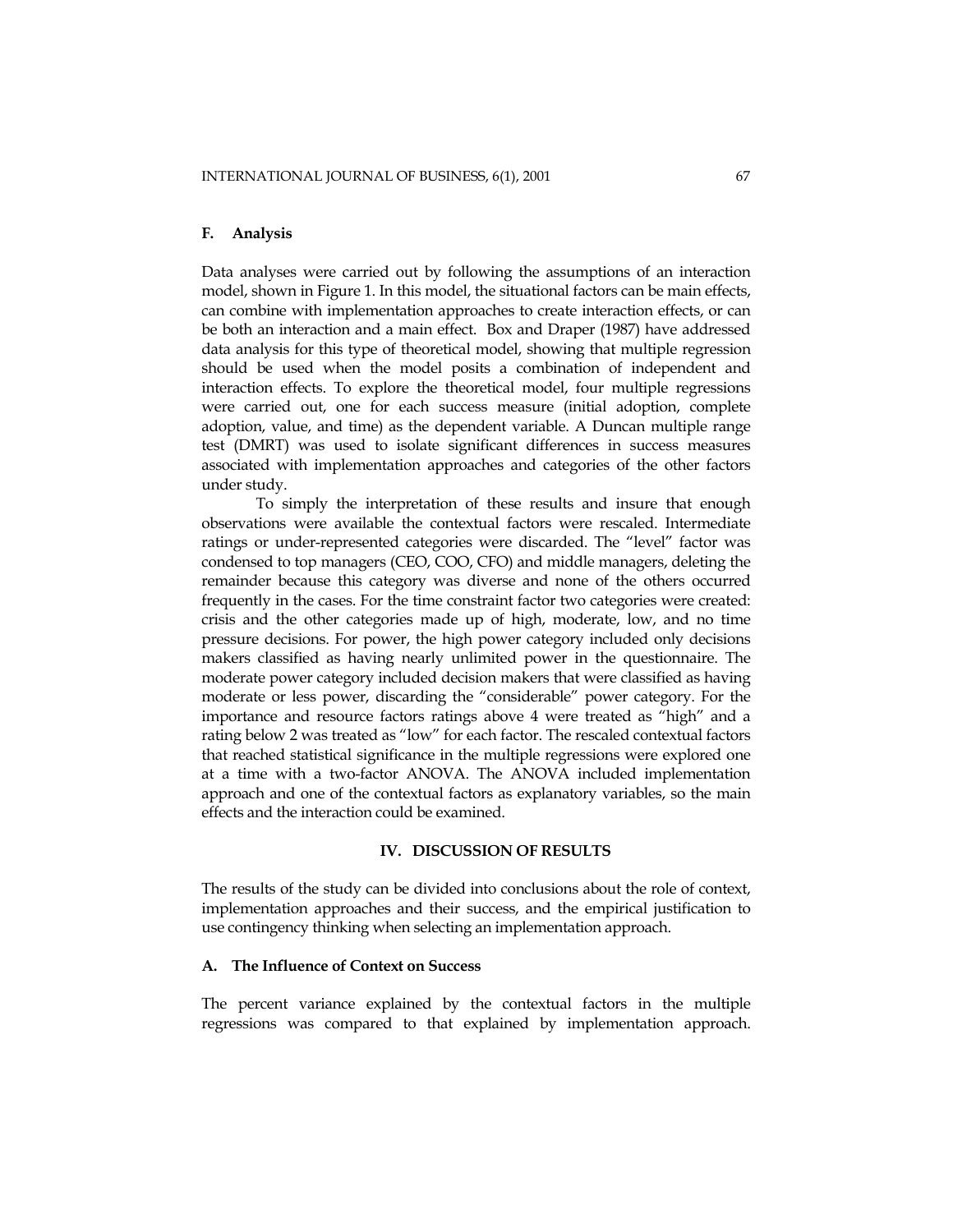Implementation approach was found to explain more variance than the combined contextual factors, suggesting that the discretionary acts of a manager have more influence on outcome than the situation being confronted. This is also evident from the p-values for context that are less significant than those for the implementation approach factor. Context, however, offered some interesting qualifications on the prospects of decision success. The rescaled contextual factors are used to interpret these findings.

Decisions with urgency had no impact on success. The success rates for crisis an non-urgent decisions were similar (Table 4). Crisis decisions took a bit less time than non-crisis decisions, and had slightly poorer results leading to lower adoption rates, both initial and complete. This suggests that urgent decisions do not result in a quick fix or that the fix is likely to come unraveled. High importance decisions had a mixed success record. Low importance decisions had more initial adoptions but high importance decisions were implemented to a greater extent, had more quality, but took much more time. High resource decisions were more apt to be adopted, were viewed as higher quality but took twice the time to implement. Resources seem to increase use and value, but do so at the expense of being timely. When the pressure to act arose, both internal and external to the organization, the prospects of adoption increased, and duration declined dramatically. Decisions prompted by external or internal pressures were less apt to be implemented and more apt to keep from becoming unraveled. Internal decisions took more time than external ones.

Comparing top managers to middle managers finds that top managers are more apt to get their plans adopted, but take more time to implement compared to middle managers (Table 4). Power had little effect on success and paralleled those observed for level. As a result, power and level seem to measure the same thing. Nevertheless, power as position had much less effect on success than the approach used to implement a decision.

Appropriate action by managers seems to neutralize the threat and fear. Contextual factors play less of a role in influencing the success than careful action to promote what is wanted.

### **B. Implementation Approach**

Intervention, participation, persuasion, and edict approaches were used in 358 of the 376 cases (Table 5). The remaining 18 cases applied hybrid approaches, such as merging persuasion, participation, and edicts in various ways. There were too few cases in these hybrid categories to permit analysis, so they were not considered further.

The four implementation approaches, their frequency of their use by top and middle managers, and their success paint a picture of how managers with varying degrees of position power implement strategic decisions and the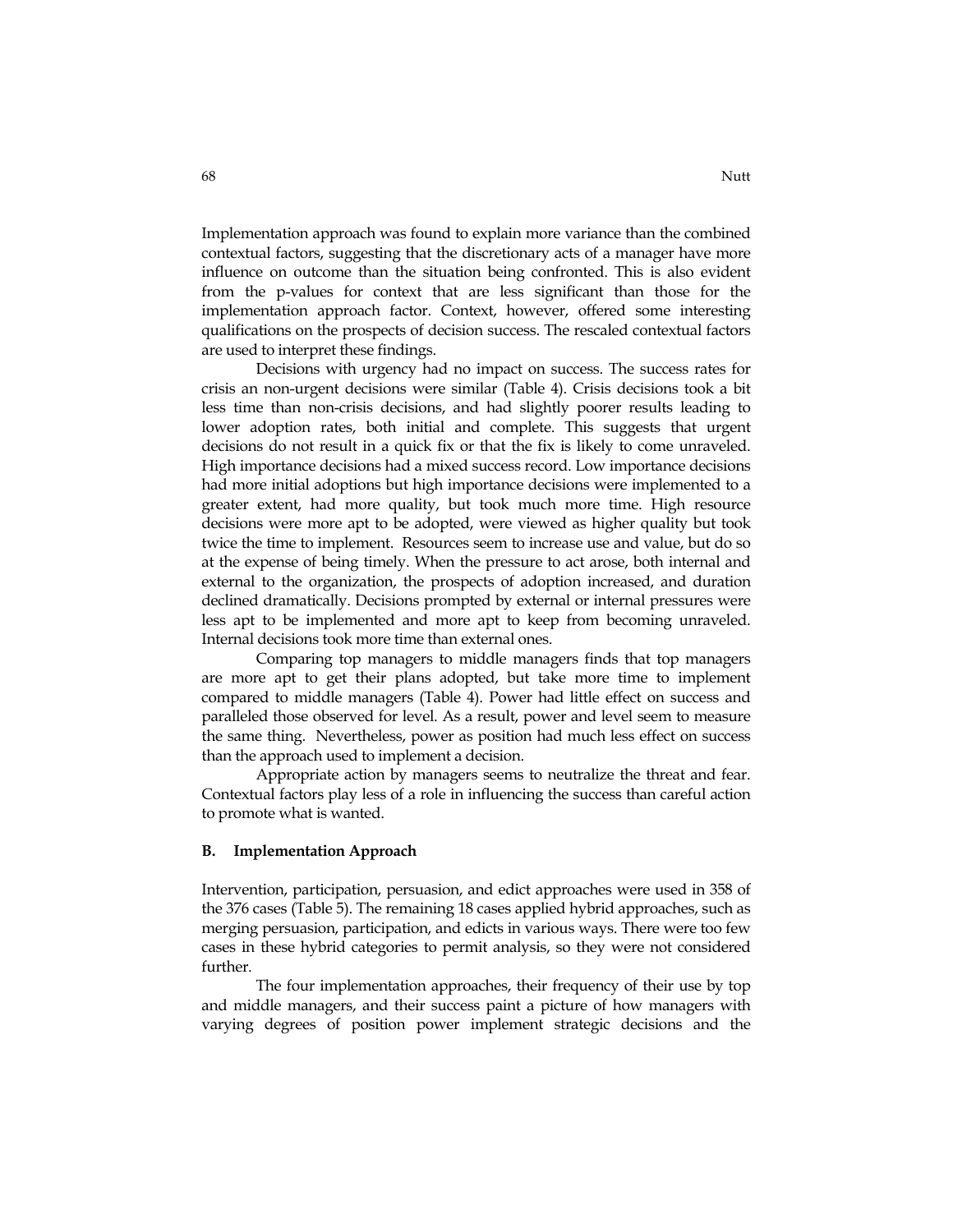outcomes of these actions. Top and middle managers used the same types of approaches, but in different proportions and with different results. Because organizational level had such dramatic effects, top managers and middle managers applying each implementation approach are considered separately in the discussion of results.

|                                  |            |                 | Sustained<br>Adoption                                                |                   | Complete<br>Adoption |             | Decision Value      |             | Duration          |             |
|----------------------------------|------------|-----------------|----------------------------------------------------------------------|-------------------|----------------------|-------------|---------------------|-------------|-------------------|-------------|
| Main Effect                      | <u>No.</u> | <b>FRE</b><br>Q | Rate                                                                 | DMRT <sup>1</sup> | Rating <sup>2</sup>  | <b>DMRT</b> | Rating <sup>3</sup> | <b>DMRT</b> | Time <sup>3</sup> | <b>DMRT</b> |
| Situation                        |            |                 |                                                                      |                   |                      |             |                     |             |                   |             |
| 1. Urgency                       |            |                 |                                                                      |                   |                      |             |                     |             |                   |             |
| non-urgent                       | 295        | 82%             | 62%                                                                  |                   | 51%                  |             | 3.7                 |             | 17.3              |             |
| crisis                           | 63         | 18%             | 65%                                                                  |                   | 49%                  |             | 3.5                 |             | 16.3              |             |
| significance                     |            |                 | ns                                                                   |                   | ns                   |             | ns                  |             | ns                |             |
| 2. Importance                    |            |                 |                                                                      |                   |                      |             |                     |             |                   |             |
| low                              | 127        | 36%             | 70%                                                                  |                   | 43%                  |             | 3.3                 |             | 22.1              |             |
| high                             | 222        | 64%             | 50%                                                                  |                   | 55%                  |             | 3.8                 |             | 10.0              |             |
| significance                     |            |                 | p  s <sub>p</sub> s  p <sub>p</sub> p <sub>b</sub> p <sub>0012</sub> |                   | $p \leq 0.02$        |             | $p \leq 0.03$       |             | p  s.0001         |             |
| 3. Resources                     |            |                 |                                                                      |                   |                      |             |                     |             |                   |             |
| low                              | 76         | 34%             | 53%                                                                  |                   | 45%                  |             | 3.3                 |             | 10.1              |             |
| high                             | 149        | 66%             | 60%                                                                  |                   | 52%                  |             | 3.8                 |             | 22.1              |             |
| significance                     |            |                 | ns                                                                   |                   | $p \leq 07$          |             | $p \leq 0.03$       |             | p≤.0005           |             |
| 4. Source of pressure            |            |                 |                                                                      |                   |                      |             |                     |             |                   |             |
| internal                         | 204        | 57%             | 61%                                                                  | B                 | 48%                  | B           | 3.5                 |             | 18.4              | C           |
| external                         | 111        | 31%             | 63%                                                                  | B                 | 51%                  | B           | 3.7                 |             | 16.5              | B           |
| both                             | 42         | 12%             | 71%                                                                  | A                 | 62%                  | А           | 3.8                 |             | 12.9              | A           |
| significance                     |            |                 | ns                                                                   |                   | $p \le 0.05$         |             | ns                  |             | $p \le 0.05$      |             |
| Implementor leverage<br>1. Level |            |                 |                                                                      |                   |                      |             |                     |             |                   |             |
| top managers                     | 205        | 69%             | 65%                                                                  |                   | 54%                  |             | 3.7                 |             | 18.8              |             |
| middle                           | 90         | 31%             | 53%                                                                  |                   | 45%                  |             | 3.6                 |             | 15.1              |             |
| managers                         |            |                 |                                                                      |                   |                      |             |                     |             |                   |             |
| significance                     |            |                 | $p \leq 0.07$                                                        |                   | $p \leq 0.05$        |             | ns                  |             | $p \leq 0.05$     |             |
| 2. Power                         |            |                 |                                                                      |                   |                      |             |                     |             |                   |             |
| unlimited                        | 42         | 20%             | 64%                                                                  |                   | 51%                  |             | 3.7                 |             | 18.8              |             |
| limited                          | 170        | 80%             | 64%                                                                  |                   | 50%                  |             | 4.1                 |             | 16.7              |             |
| significance                     |            |                 | ns                                                                   |                   | ns                   |             | p≤.09               |             | $p \leq 0.08$     |             |

| Table 4                        |
|--------------------------------|
| Contextual factors and success |

<sup>1</sup> Duncan Multiple Range Test (DMRT): Letter codes indicate significant differences in the means, p≤.05.<br><sup>2</sup> Scale: 5 = outstanding; 4 = good; 3 = adequate; 2 = disappointing; 1 = poor

<sup>3</sup> Time measured in months from the recognition of the need to act to the use or abandonment of a decision.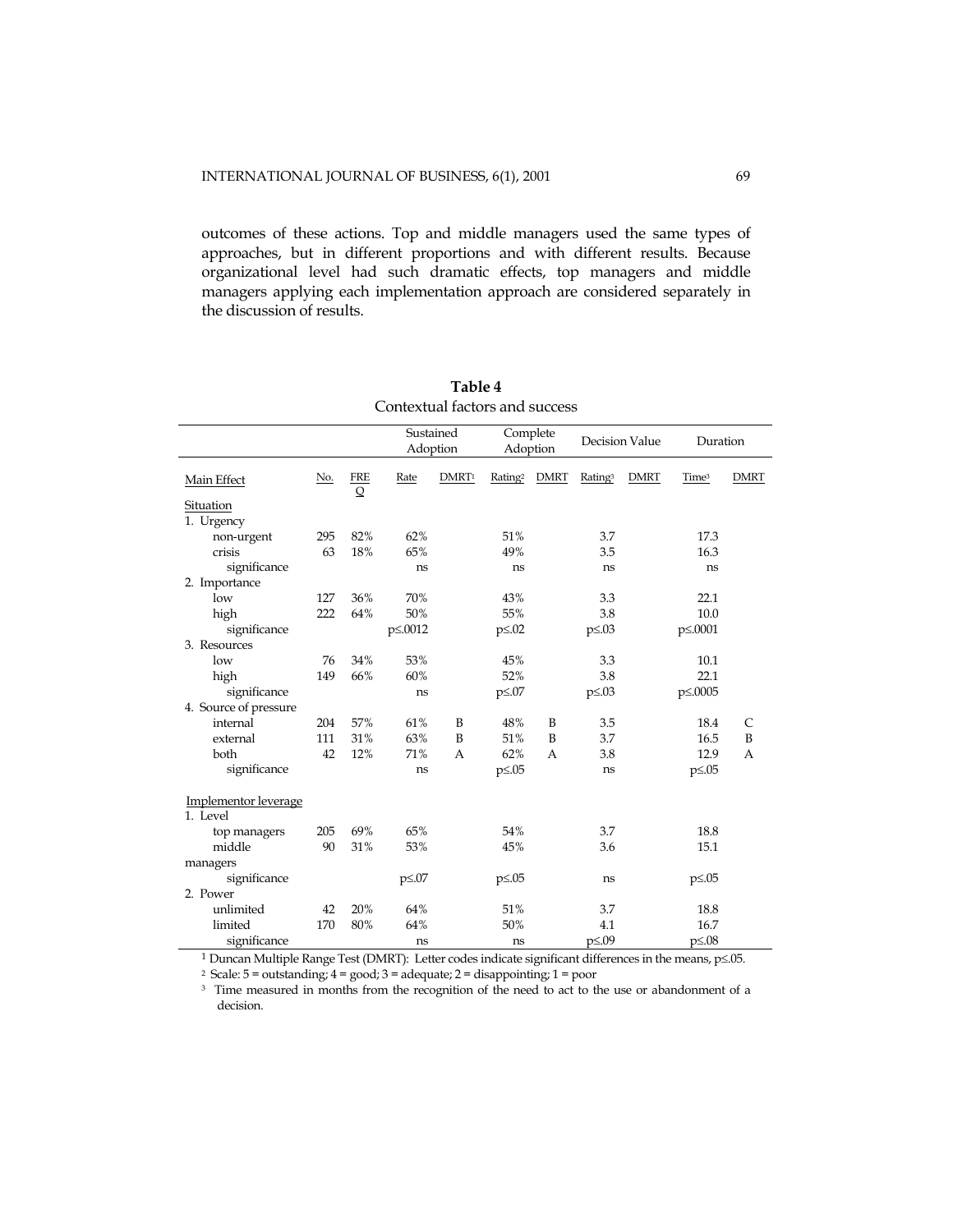|                     |                         | Frequency     |                | Initial<br>Adoption |      | Complete<br>Adoption | Decision Value      |              | Duration          |              |
|---------------------|-------------------------|---------------|----------------|---------------------|------|----------------------|---------------------|--------------|-------------------|--------------|
| Main Effect         | $\overline{\mathbf{N}}$ | $\frac{0}{2}$ | Rate           | DMRT <sup>1</sup>   | Rate | <b>DMRT</b>          | Rating <sup>2</sup> | <b>DMRT</b>  | Time <sup>3</sup> | DMR          |
| Overall:            |                         |               |                |                     |      |                      |                     |              |                   | Ι            |
| Intervention        | 30                      | 8%            | 97%            | А                   | 87%  | A                    | 4.5                 | A            | 14.0              | А            |
| Participation       | 63                      | 18%           | 80%            | B                   | 73%  | B                    | 4.0                 | A/B          | 16.3              | A/B          |
| Persuasion          | 133                     | 37%           | 56%            | C                   | 47%  | C                    | 3.5                 | B            | 21.5              | B            |
| Edict               | 32                      | 37%           | 53%            | $\overline{C}$      | 35%  | D                    | 3.3                 | B/C          | 14.8              | А            |
| Total               | 358                     | 100%          |                |                     |      |                      |                     |              |                   |              |
| Approach used by:   |                         |               |                |                     |      |                      |                     |              |                   |              |
| <b>Top Managers</b> |                         |               |                |                     |      |                      |                     |              |                   |              |
| Intervention        | 20                      | 8%            | 100%           | A                   | 90%  | A                    | 4.3                 | A            | 11.2              | A            |
| Participation       | 35                      | 13%           | 89%            | B                   | 80%  | B                    | 4.3                 | A            | 14.3              | B            |
| Persuasion          | 128                     | 49%           | 58%            | C                   | 49%  | C                    | 3.6                 | A/B          | 25.9              | D            |
| Edict               | 78                      | 30%           | 50%            | C                   | 38%  | D                    | 3.3                 | $\mathsf{C}$ | 16.7              | $\mathsf{C}$ |
| Total               | 261                     | 100%          |                |                     |      |                      |                     |              |                   |              |
| Significance        |                         |               |                | $p \leq 0.001$      |      | p≤.0008              | $p \leq 0.05$       |              | $p \leq 0.03$     |              |
| Middle Managers     |                         |               |                |                     |      |                      |                     |              |                   |              |
| Intervention        | 8                       | 9%            | 88%            | А                   | 75%  | A                    | 4.9                 | A            | 18.0              | A            |
| Participation       | 14                      | 16%           | 79%            | B                   | 79%  | $\overline{A}$       | 3.6                 | B            | 18.8              | A            |
| Persuasion          | 33                      | 37%           | 52%            | C                   | 42%  | B                    | 3.5                 | B            | 13.1              | B            |
| Edict               | 35                      | 39%           | 51%            | $\mathsf{C}$        | 28%  | $\mathsf{C}$         | 3.3                 | B            | 14.1              | B            |
| Total               | 90                      | 100%          |                |                     |      |                      |                     |              |                   |              |
| Significance        |                         |               | $p \leq 0.001$ |                     |      | p  s.001             | $p \le 0.05$        |              | $p \le 0.05$      |              |
|                     |                         |               |                |                     |      |                      |                     |              |                   |              |

**Table 5**  The success of implementation approaches used by top and middle managers

1 Duncan Multiple Range Test. Letter codes denotes significant differences in mean values (p≤.05).

<sup>2</sup> The scale anchors are:  $5 =$  outstanding,  $4 =$  good,  $3 =$  adequate,  $2 =$  disappointing,  $1 =$  poor

<sup>3</sup> Time in months from the recognition of a need act to use or abandonment of a decision.

Intervention — Intervention created a need for change in the minds of key people by renorming the system(s) to be changed. For example, a new norm could be applied to unit cost performance by showing how a comparable organization has been able to operate with lower cost. On occasion these new norms were bogus, using anecdotal information and making ad-hoc comparisons, such as comparing costs in full service and small community hospitals. However, in most of the cases the comparisons were legitimate and suggested a real opportunity to make positive change.

Renorming demonstrated that the current performance level was inadequate. This demonstration was followed by the identification of plausible causes of the performance deficiencies. Illustrations of how current practices could be improved were often used to make this point. These suggestions defined options that people with developmental responsibilities could consider. Committees were sometimes used as a sounding board, offering a commentary on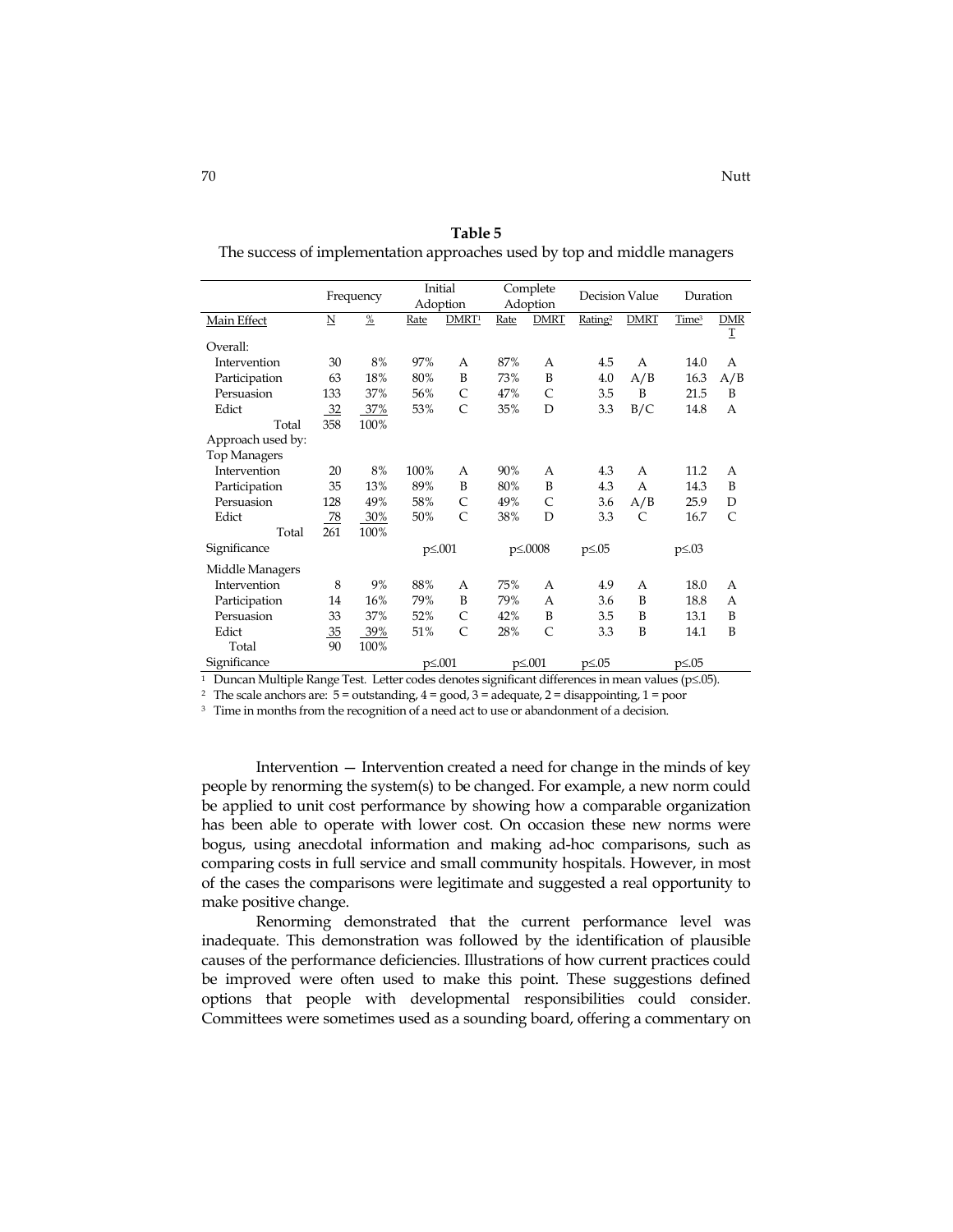ideas as they evolved. After a decision had been made, the manager demonstrated how action called for by the decision overcomes the performance deficiencies that were identified. For example, hospital trustees are wary of offering high cost services, such as burn and coronary care, because third party payors (e.g. Medicaid and insurance carriers) do not cover the full cost of treatment. To overcome this objection, a hospital CEO demonstrated how the cost for burn care could be covered by a variety of sources — endowments, reimbursements, and cheep resident manpower. The CEO presented the trustees with a demonstration of financial feasibility and a description of how others had enhanced their image, and thus endowments, with this service. A candidate for the burn care director position presented treatment procedures and staffing to the trustees, showing how resident recruitment had been enhanced at other hospitals after such a service had been added. It was suggested that future resident recruitment efforts would be harmed without a burn care service. The hospital CEO reported back to the trustees providing data on image, resident recruitment, and cost after a pilot test of the unit.

Intervention was used by top managers in 8% of their decisions and 9% of the decisions by middle managers. Intervention was the most successful approach, and the least frequently used. One hundred percent of the decisions implemented using invention by top managers were adopted. A 90% complete adoption rate was observed in which partial adoptions and a withdrawal of the decision within 2 years were termed failures. Decisions were rated at 4.3 (between good and outstanding) and took 11.2 months, making these decisions both high quality and very timely. Middle managers were a bit less successful when using intervention with an 88% initial adoption and a 75% complete adoption, taking 18.0 months. However, their decisions using this approach were rated as outstanding, seemingly justifying the extended time it took to implement them. The top manager's power may help them to shorten implementation time. Middle managers may have to carefully work through a process of authorization and justification of the proposed new norms, which takes more time. Although the prospect of adoptions fell, compared to top managers, the middle manger increases his or her chance of success by using intervention.

Cooptative Participation — The origins of cooptative participation can be traced to the classic study by Coch and French (1948), who found that people reacted more favorably and became more committed when they participated in decision-making processes than when they did not. Managers in this study used cooptative participation (hereafter called participation) by stipulating needs and then delegating action taking to a task force. The members of the task force were carefully selected by the implementing manager so people with important points of view, vested interests, and knowledge were represented. The implementing manager and task force leaders could not veto changes agreed to by the group. As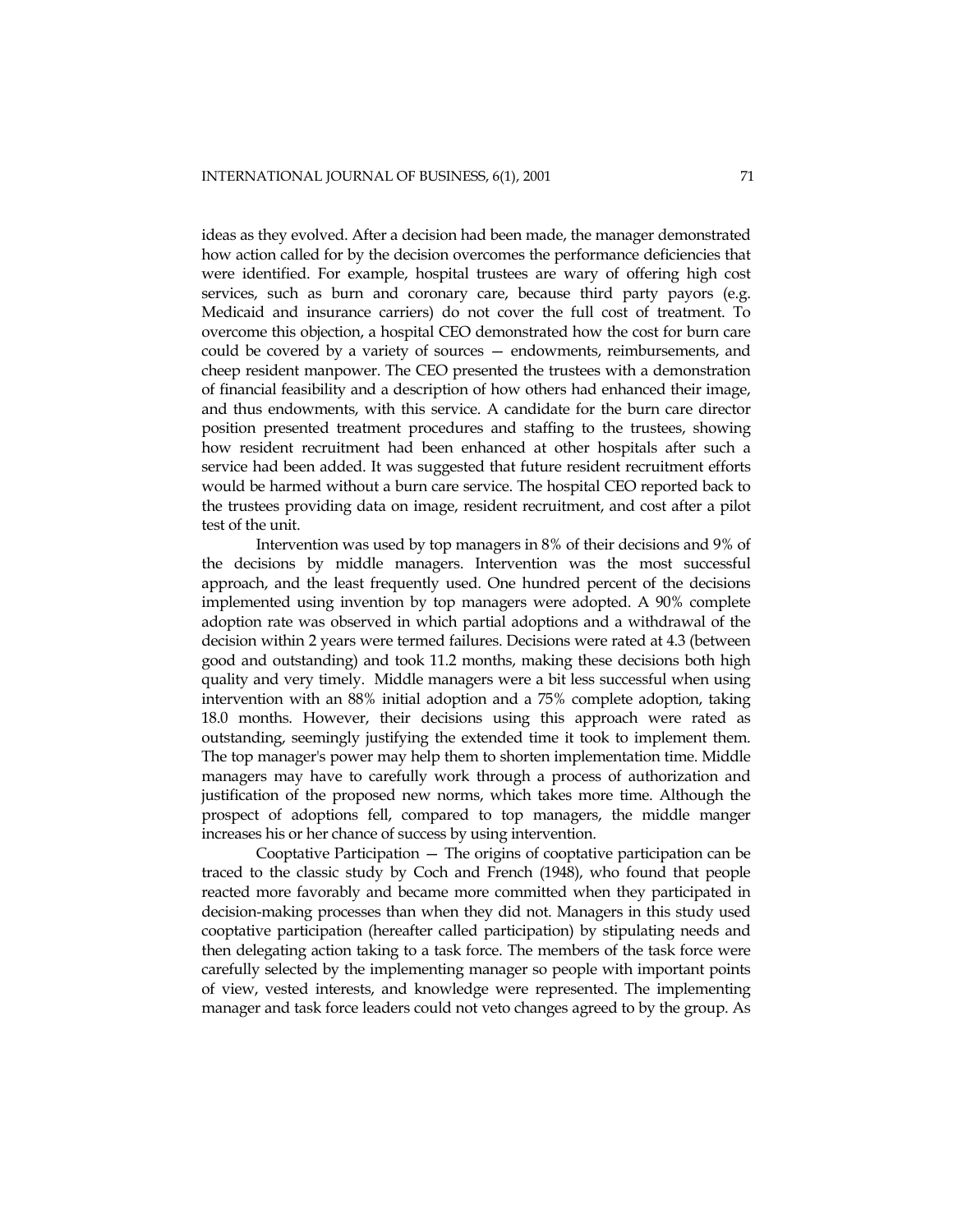a result, the participation approach identified in this study differed somewhat from the prescriptions that have emerged from classic studies (Coch and French, 1948; Hackman, 1990; Likert 1961).

The delegation created objectives with varying degrees of explicitness, such as citing an expected level of costs or merely calling for a cost reduction. The delegation also identified constraints and supporting resources, such as staff. For example, in a university hospital PBX, staff representatives were placed on a task force and given the latitude to select any staffing schedule they wished as long as costs would not increase.

Participation was used by top managers in 13% of their decisions and by middle managers in 18% of their decisions (see Table 5). Participation was infrequently used but very successful for both top and middle managers. Eightynine percent of the implementation attempts by top managers that used participation were initially used. An 80% complete adoption rate was observed by adding qualifications, in which all partially adopted decisions were termed failures. The strategic decisions implemented with participation were rated at 4.3 (between good and outstanding). Participation was quite timely when used by top managers, taking from 2 to 11 months less time to carry out than the other approaches. Middle managers were somewhat less successful when using participation. They took nearly 50% more time to carry out participation for strategic decisions of somewhat less value. A top manager's implied power may give them leverage in moving along a task force, producing efficiency in the proceedings without harming the value of strategic decisions implemented in this way. Both levels of managers seemed reluctant to relinquish control to the extent called for by participation, as it was defined in this study.

Persuasion — To use persuasion a manager engaged in one of several kinds of activities that attempted to "sell" a strategic decision. To argue for adoption, the decision was presented as a way to help the organization realize a priority aim. Managers required extensive documentation of benefits to use persuasion often called on experts to carry out one or more evaluations that could be used to back up claims about these benefits. For example, in one of the cases a manager took a report developed at his request to identify sites for a new plant and attempted to sell the preferred site by promoting its features. Managers attempted to promote plans for equipment purchases, control systems, marketing plans, and the like in this way.

Persuasion was applied in 49% of the decisions implemented by top managers and in 37% of those implemented by middle managers, making it the most frequently used implementation approach observed in the study (Table 5). Persuasion had an intermediate level of success for top managers. Fifty-eight percent of the decisions implemented using persuasion were initially used, which declined slightly, to 49%, for the complete adoptions. The decisions were regarded as good, but took 26 months to complete, the longest time observed in the study.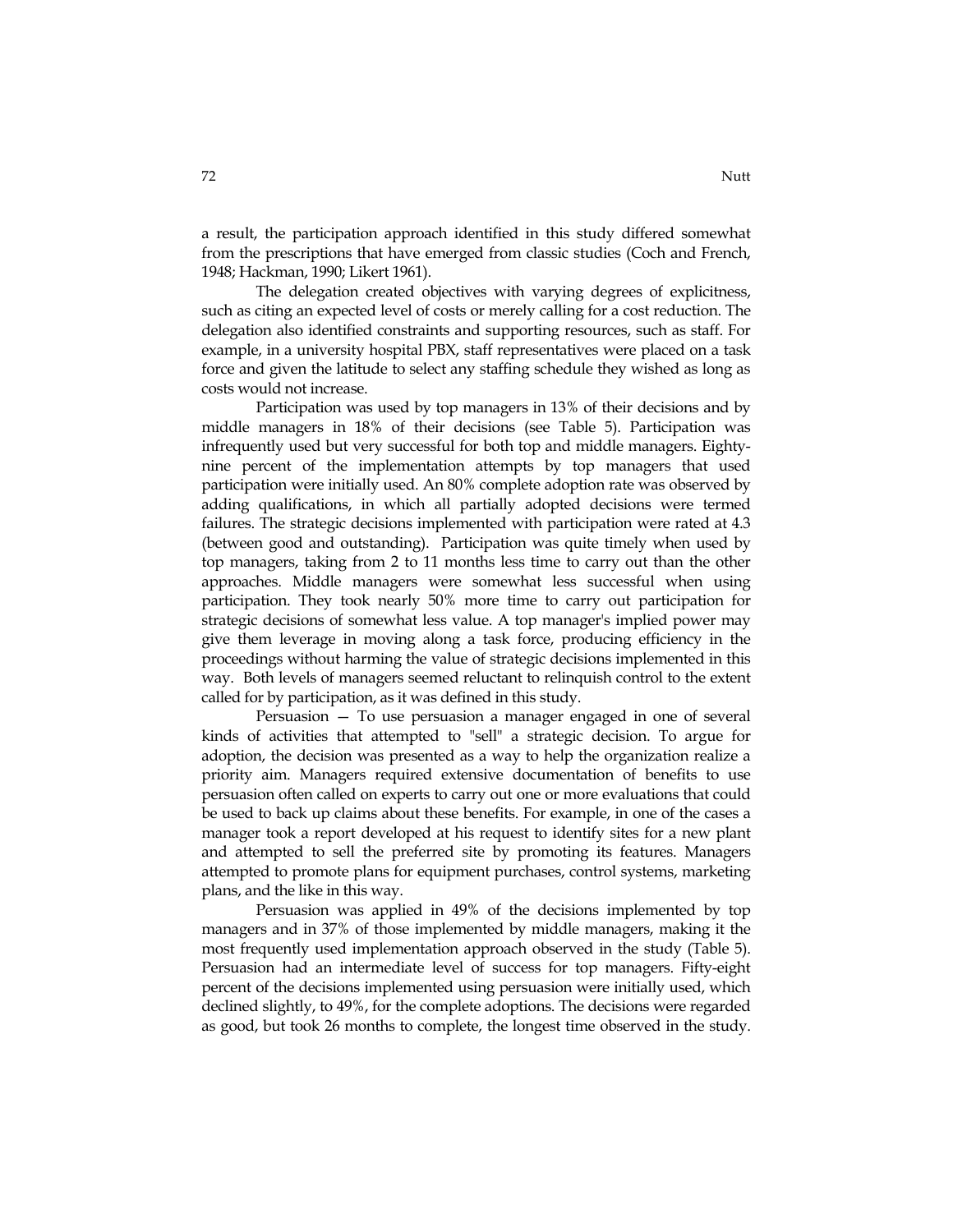Middle managers were much less successful when using persuasion, with an initial adoption rate of 52% and a complete adoption rate of 42%. However, these implementation attempts rapidly came to closure, needing only 13.6 months to complete. The timeliness of persuasion when used by middle managers may stem from pressure for results from higher ups. Middle managers may feel that they must push hard for closure, which may lead to an increase in failure.

Edicts — Implementators used an edict when directives were issued. The use of power was the dominant theme in these cases (1959). The manager announced the decision and prescribed the compliance expectation using a memorandum, formal presentation, or on-the-job instruction that indicated the expected behavior of effected people. For example, to introduce a new health care policy, a manager prepared a memo, which listed benefits and co-pay requirements and sent it to all employees.

Edicts were the second most frequently used implementation approach. Edicts were used by top managers in 30% of the cases and by middle managers in 39% of the cases. Edicts were found to be an undesirable way to implement strategic decisions. For top managers, only 50% of the decisions were initially adopted, which fell to 38% for complete adoptions. These decisions were judged to be between good and adequate, making them appear to be lower in quality than those implemented by participation and persuasion. Finally, edicts took an additional 2 months to carry out, compared to participation. Middle managers were even less successful when using edicts, as one might expect. A middle manager's leverage and power is bound to be lower than that of a top manager. For middle managers initial adoptions were 51%, which fell to 28% for complete adoptions for decisions judged to be of comparable quality to those implemented by participation and persuasion. Edicts were also inefficient, taking nearly 14 months to carry out. The use of power was no more timely than persuasion for middle managers and was much less likely to produce an adoption.

Taken together, these findings suggest that top managers apply similar approaches to implement decisions as middle managers, and use them with about the same frequency. The selective use of an implementation approach according to position power was not observed. Top managers were generally more successful, but their success was dramatically influenced by the approach applied to implement a decision.

The findings suggested that intervention can and should be used more often, by both top and middle managers. The delays in implementation for middle managers were no longer than that noted for participation. Top managers used intervention effectively and very efficiently. Although some strategic decisions may not lend themselves to involvement, participation also seems to be underused, given its superior success record. The efficiency arguments often advanced not to use participation were not observed in this study. Participation took less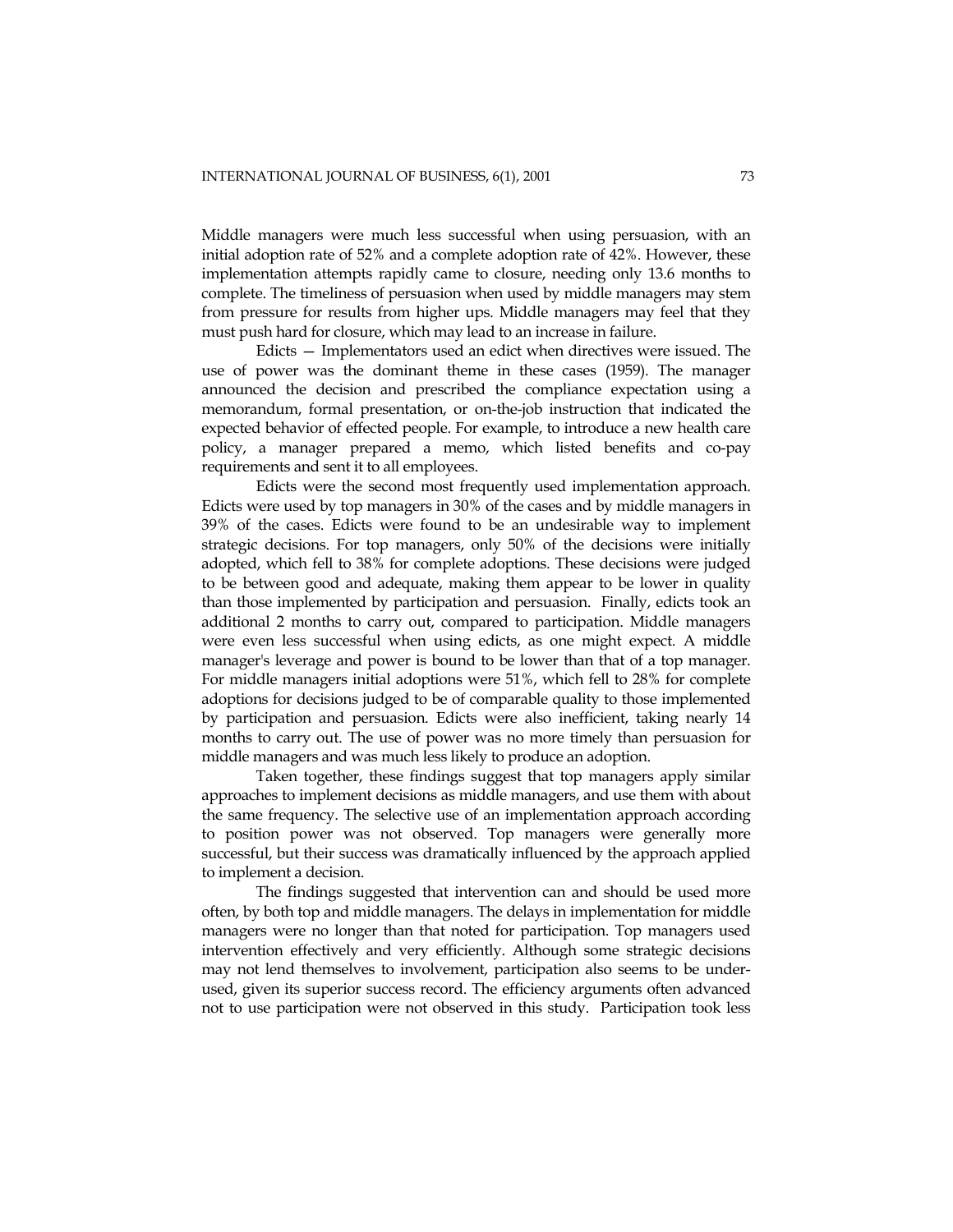time than any other implementation approach identified in this study. There seems to be no motivation to reserve edicts for short fuse strategic decisions. The resistance engendered by this approach seems to produce lengthy delays in implementation. Middle managers produced results much like the top managers with two exceptions. Middle managers had lower rates of adoption using intervention and persuasion. When using persuasion, middle managers seem to rush the implementation process. The adoption declines for middle managers using intervention may stem from their credibility in establishing new norms. More justification may be required and this becomes time consuming. Finally, for strategic decisions of comparable value, middle managers were somewhat less successful in promoting adoption using participation for strategic decisions that had less value. The middle managers more limited ability to co-opt people by appointing them to a task force may explain this finding.

# **C. Interaction Effects**

Table 6 shows how the contextual factors influenced the selection of an implementation approach. To determine the significance of the effects, each factor was examined using a chi-square test of proportions. The chi-square test identified implementation approaches that were associated with high and low level of each contextual factor to determine if proportions had statistically significant differences (p≤.05). Tables 7, 8, 9, and 10 show how urgency, importance, resources, and source of pressure to act interact with the implementation approaches.

Use of tactics — Decisions with a short fuse resulted in more use of participation and persuasion and a dramatic decrease in the use of intervention. Participation was used less frequently under non-urgent conditions. Edicts and persuasion were frequently used for both urgent and non-urgent decisions (Table 6). The use of intervention increased dramatically for urgent decisions, perhaps in response to the perceived need and the personal involvement of a manager. Decision makers seem to shift away for participation to persuasion when urgency climbs. This decreased use of participation may reflect the perceived difficulty of involvement in a crisis.

Resources also had some influence on tactic selection. Participation and edicts were more apt to be used for low resource decisions. Decision makers were far more apt to use persuasion when there were ample resources to support the decision process. Managers using persuasion with ample resources may be motivated to put their personal touch on the decision because of their increased investment in it.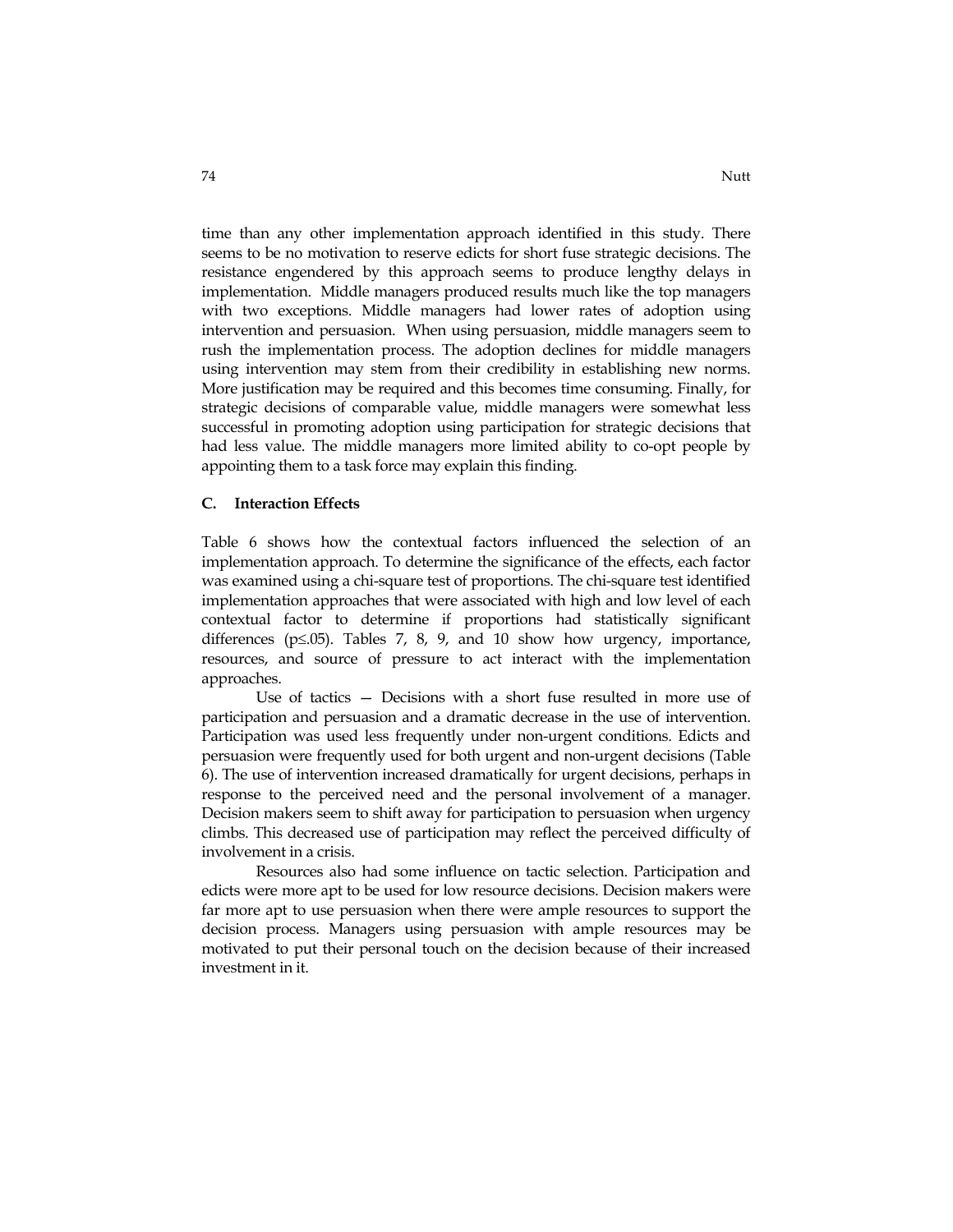| Tactics       | Urgency                  |                    | Importance |           | Resources         |        |
|---------------|--------------------------|--------------------|------------|-----------|-------------------|--------|
|               | Low                      | Crisis             | Low        | High      | Low               | High   |
| Intervention  | 21                       | 9                  | 8          | 22        | 5                 | 12     |
| Participation | 55                       | 8                  | 18         | 43        | 16                | 21     |
| Persuasion    | 112                      | 21                 | 47         | 81        | 21                | 71     |
| Edict         | <u>107</u>               | 25                 | <u>54</u>  | <u>76</u> | $\frac{34}{5}$    | 45     |
| <b>TOTAL</b>  | 295                      | 63                 | 127        | 222       | 76                | 149    |
| Intervention  | 7%                       | 14%                | 6%         | 10%       | 6%                | 8%     |
| Participation | 19%*                     | 13%                | 14%        | 19%       | 21%               | 14%    |
| Persuasion    | 38%                      | 33%                | 37%        | 36%       | 28%               | 48%    |
| Edict         | 36%                      | 40%                | 43%        | 34%       | 45%               | 30%    |
| <b>TOTAL</b>  | 100%                     | 100%               | 100%       | 100%      | 100%              | 100%   |
|               | *percent of column total |                    |            |           |                   |        |
|               |                          | Source of Pressure |            |           | Implementor Level |        |
|               | <u>Internal</u>          | External           | Both       | Top       |                   | Middle |
| Intervention  | 15                       | 9                  | 6          | 20        |                   | 8      |
| Participation | 40                       | 19                 | 4          | 35        |                   | 14     |
| Persuasion    | 77                       | 38                 | 17         | 128       |                   | 33     |
| Edict         | 72                       | 45                 | <u>15</u>  | 78        |                   | 35     |
| <b>TOTAL</b>  | 204                      | 111                | 42         | 261       |                   | 90     |
| Intervention  | 7%                       | 8%                 | 14%        | 8%        |                   | 9%     |
| Participation | 20%                      | 17%                | 9%         | 13%       |                   | 16%    |
| Persuasion    | 38%                      | 34%                | 41%        | 49%       |                   | 37%    |
| Edict         | 35%                      | <u>41%</u>         | 36%        | 30%       |                   | 39%    |
| <b>TOTAL</b>  | 100%                     | 100%               | 100%       | 100%      |                   | 100%   |

**Table 6**  Conditions of use for implementation tactics

Decision importance had less of an influence on tactic use. Participation and intervention were selected for high importance decisions and edicts for low importance decisions. The source of pressure for the decision also effected the selection of implementation approaches. Both internal and external pressures produced significant differences in the selection of an implementation approach. When this occurred, there was a marked shift to toward intervention and away from participation. The appearance of a threat, marked by inside and outside pressure to act, seemed to entice implementors to intervene more often, and avoid involving others. The implementing managers were less concerned about whether the source of pressure to act was external or internal and made no accommodations by electing a particular approach to implementation.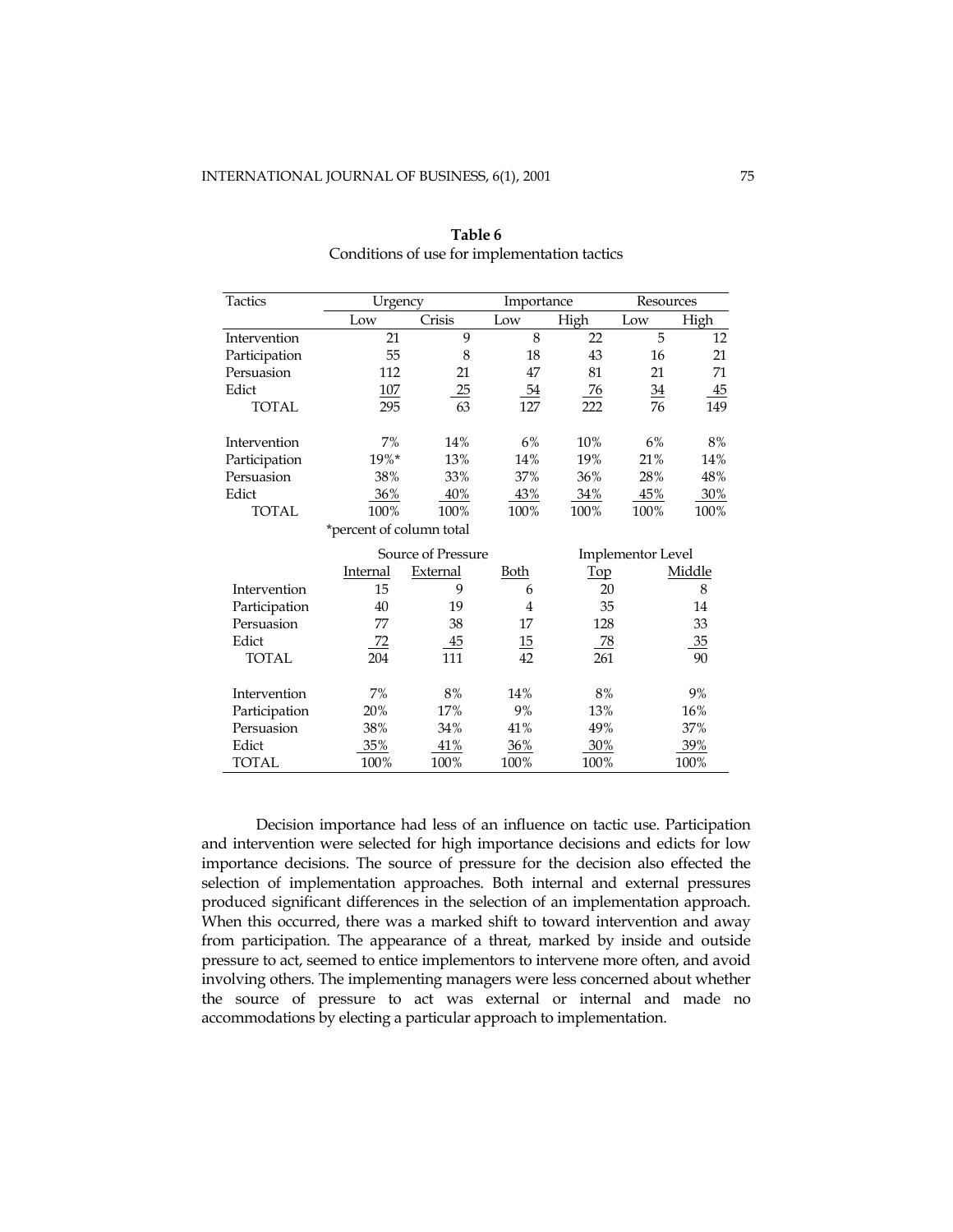Implementation Approach and Context — The effects of these preferences can be assessed by comparing the success of each implementation approach when applied under situations that arise with each contextual factor. Table 7, 8, and 9 summarize the interaction effects of urgency, importance, resources, and source with implementation tactic, for each success indicator.

When implementors were faced with an urgent decision there was a strong preference to use persuasion or edicts (Table 6). The need for rapid action in an urgent situation led to abandoning participation in favor of persuasion and edicts. Intervention was twice as apt to be used in a crisis. The data in Table 7 summarizes outcomes associated with these preferences. These data suggest that the use of persuasion and edicts for urgent decisions is unwise, and supports the movement toward using intervention. Adoption rates for crisis decisions remained high when a participation or intervention was used to implement a decision. Adoption rates were 75% or higher when participation or intervention was used in a crisis. However, when edicts or persuasion were used to implement a crisis decision, initial adoption rates fell to between 57% to 53% and for complete adoptions to between 48% to 34%. These adoption rates were not affected by whether or not the decision was urgent. Edicts were less timely in a crisis, taking 16.6 months, compared to participation that required only 14.3 months and intervention that took 10.0 months ( $p \le 01$ ). Also, there was a decline in decision value for crisis decisions implemented with persuasion and edicts. However, decision value increased with the contributions obtained from participation during a crisis (Table 7).

Decision makers faced with high importance decisions increased the use of intervention and participation and reduced the use of edicts (Table 6). This preference was found to improve the prospects of success. Intervention resulted in more adoptions, which went far beyond the adoptions rates for seemingly important decisions (Table 4), whether or not the decision was believed to be important. Persuasion, however, had more decision adoptions for high compared to low importance decisions. Participation had a similar effect, but it was less pronounced. Duration was greater with persuasion and considerably less with intervention. Also, decision value was enhanced when participation or persuasion was used to implement important decisions (Table 8).

Decision makers who made decisions with limited resources were more apt to use edicts (Table 6). When ample resources were available, persuasion became the tactic of choice. Table 9 summarizes the outcomes that can be linked to these preferences. Participation and intervention had more adoptions at the expense of increased duration. However, time requirements seemed to expand with the availability of resources to increase decision value by a small amount. An infusion of resources did not increase the rate of adoptions or timeliness, but does increase decision value (Table 9). The same pattern can be observed for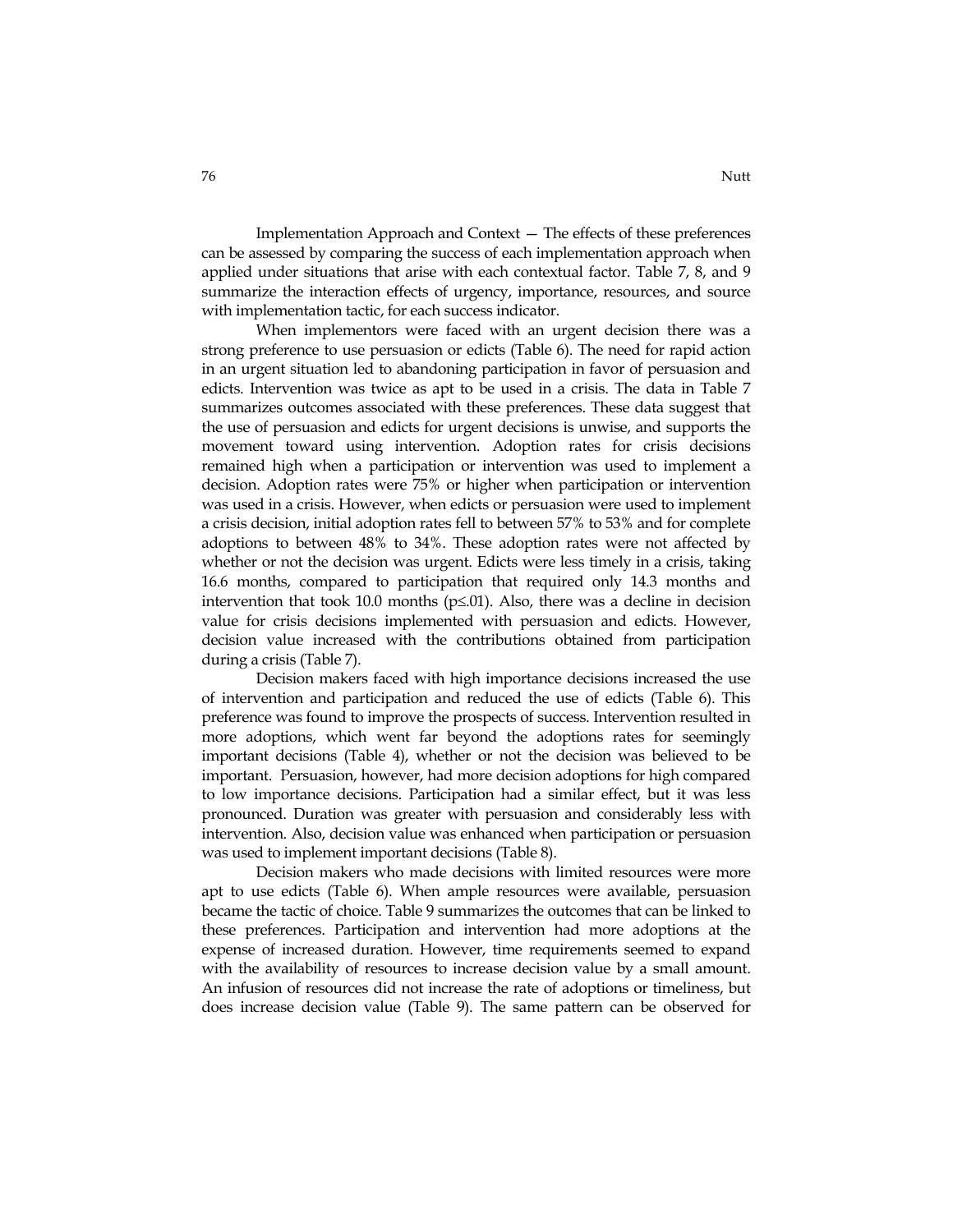persuasion, but not for edicts. The success of edicts improved when resources were ample, but its success did not approach that of participation and intervention. The observed failure of resources to prompt efficiency merits further study.

| Table 7                                                          |                           |           |                   |                           |        |  |  |  |
|------------------------------------------------------------------|---------------------------|-----------|-------------------|---------------------------|--------|--|--|--|
| Influence of urgency on the success of implementation approaches |                           |           |                   |                           |        |  |  |  |
| Initial Adoption                                                 |                           |           | Complete Adoption |                           |        |  |  |  |
|                                                                  |                           | Urgency   |                   | Urgency                   |        |  |  |  |
|                                                                  | $\underline{\mathrm{No}}$ | Crisis    |                   | No                        | Crisis |  |  |  |
| Intervention                                                     | 95%                       | 100%      | Intervention      | 90%                       | 77%    |  |  |  |
| Participation                                                    | 81%                       | 88%       | Participation     | 73%                       | 75%    |  |  |  |
| Persuasion                                                       | 56%                       | 57%       | Persuasion        | 48%                       | 43%    |  |  |  |
| Edict                                                            | 53%                       | 52%       | Edict             | 34%                       | 36%    |  |  |  |
|                                                                  |                           | <b>NS</b> |                   | NS.                       |        |  |  |  |
| Decision Value Rating                                            |                           |           |                   | Duration (in months)      |        |  |  |  |
|                                                                  |                           | Urgency   |                   | Urgency                   |        |  |  |  |
|                                                                  | $\underline{\mathrm{No}}$ | Crisis    |                   | $\underline{\mathrm{No}}$ | Yes    |  |  |  |
| Intervention                                                     | 4.6                       | 4.3       | Intervention      | 15.5                      | 10.0   |  |  |  |
| Participation                                                    | 4.0                       | 4.3       | Participation     | 16.6                      | 14.3   |  |  |  |
| Persuasion                                                       | 3.7                       | 3.2       | Persuasion        | 22.4                      | 18.7   |  |  |  |
| Edict                                                            | 3.3                       | 3.2       | Edict             | 14.4                      | 16.6   |  |  |  |
|                                                                  |                           | NS        |                   |                           | NS     |  |  |  |

| Table 8                                                 |
|---------------------------------------------------------|
| Importance and the success of implementation approaches |
|                                                         |

|                               | $\cdots$ |               |               |                         |              |  |  |  |  |
|-------------------------------|----------|---------------|---------------|-------------------------|--------------|--|--|--|--|
| <b>Initial Adoption Rates</b> |          |               |               | Complete Adoption Rates |              |  |  |  |  |
|                               |          | Importance    |               | Importance              |              |  |  |  |  |
|                               | Low      | High          |               | Low                     | <b>High</b>  |  |  |  |  |
| Intervention                  | 100%     | 95%           | Intervention  | 88%                     | 86%          |  |  |  |  |
| Participation                 | 72%      | 84%           | Participation | 72%                     | 72%          |  |  |  |  |
| Persuasion                    | 30%      | 71%           | Persuasion    | 30%                     | 58%          |  |  |  |  |
| Edict                         | 54%      | 53%           | Edict         | 29%                     | 33%          |  |  |  |  |
|                               |          | $p \leq 0.05$ |               | $p \le 0.05$            |              |  |  |  |  |
| Decision Value Rating         |          |               |               | Duration (months)       |              |  |  |  |  |
|                               |          | Importance    |               | Importance              |              |  |  |  |  |
|                               | Low      | High          |               | Low                     | High         |  |  |  |  |
| Intervention                  | 4.5      | 4.5           | Intervention  | 17.5                    | 12.2         |  |  |  |  |
| Participation                 | 3.7      | 4.2           | Participation | 14.5                    | 16.0         |  |  |  |  |
| Persuasion                    | 3.1      | 3.9           | Persuasion    | 15.0                    | 23.8         |  |  |  |  |
| Edict                         | 3.3      | 3.3           | Edict         | 14.1                    | 14.8         |  |  |  |  |
|                               |          | $p \leq 0.05$ |               |                         | $p \leq .04$ |  |  |  |  |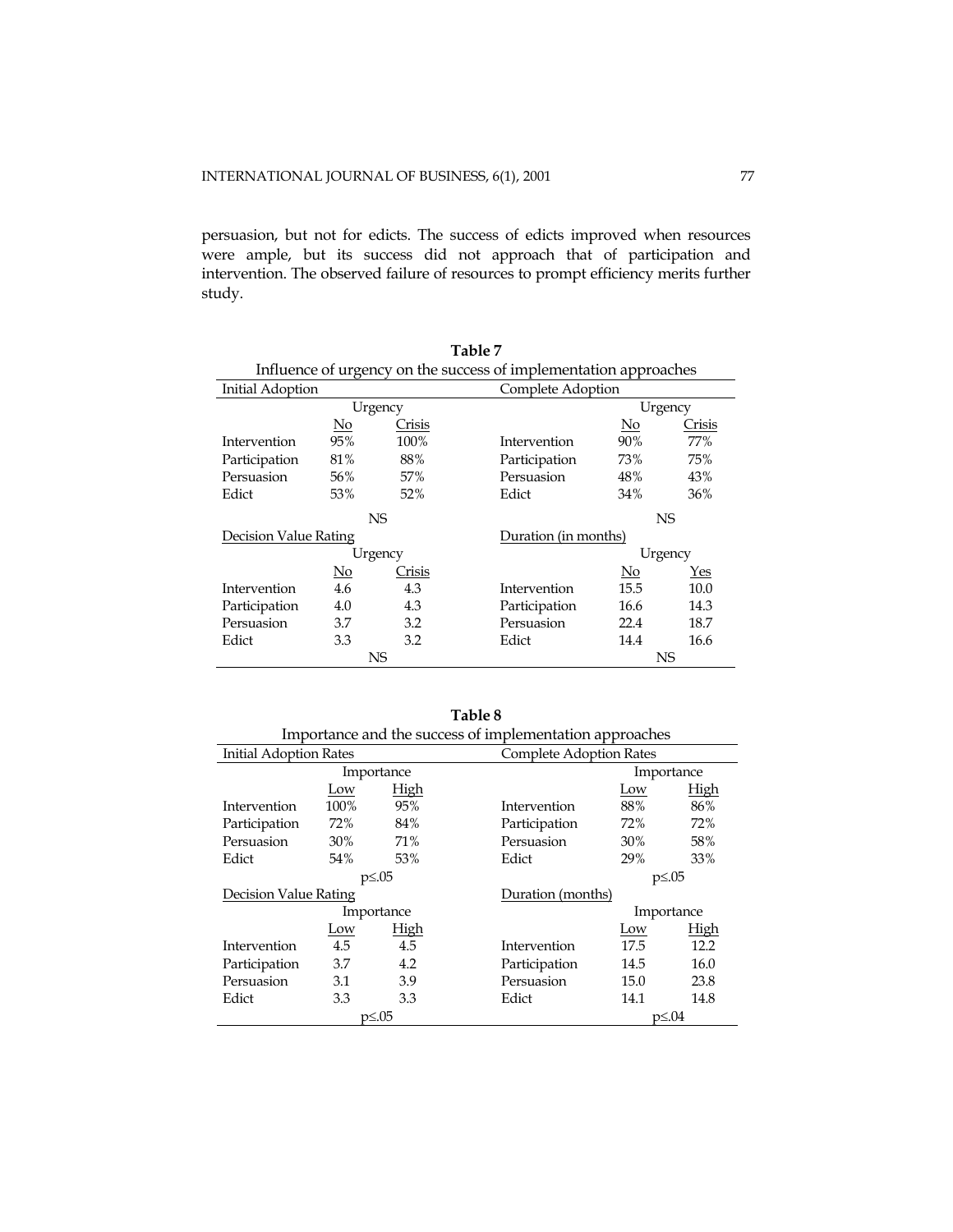| Initial Adoption Rates |      |             |               | <b>Complete Adoption Rates</b> |           |  |  |
|------------------------|------|-------------|---------------|--------------------------------|-----------|--|--|
| Resources              |      |             |               | Resources                      |           |  |  |
|                        | Low  | <b>High</b> |               | Low                            | High      |  |  |
| Intervention           | 100% | 100%        | Intervention  | 80%                            | 92%       |  |  |
| Participation          | 75%  | 71%         | Participation | 75%                            | 62%       |  |  |
| Persuasion             | 57%  | 58%         | Persuasion    | 43%                            | 49%       |  |  |
| Edict                  | 38%  | 51%         | Edict         | 26%                            | 41%       |  |  |
| $p \le 0.05$           |      |             |               | $p \leq 0.05$                  |           |  |  |
| Decision Value Rating  |      |             |               | Duration (months)              |           |  |  |
|                        |      | Resources   |               | Resources                      |           |  |  |
|                        | Low  | High        |               | Low                            | High      |  |  |
| Intervention           | 4.2  | 4.7         | Intervention  | 2.7                            | 16.0      |  |  |
| Participation          | 3.8  | 4.2         | Participation | 11.8                           | 19.6      |  |  |
| Persuasion             | 3.3  | 3.7         | Persuasion    | 11.8                           | 25.7      |  |  |
| Edict                  | 3.0  | 3.4         | Edict         | 9.5                            | 20.3      |  |  |
|                        |      | NS.         |               |                                | <b>NS</b> |  |  |

**Table 9**  Resources and the success of implementation approaches

# **Table 10**

The success of implementation approaches and sources of pressures to act

| Initial Adoption      |       |             |             |               | Complete Adoption |               |      |  |
|-----------------------|-------|-------------|-------------|---------------|-------------------|---------------|------|--|
|                       |       | Source      |             |               |                   | Source        |      |  |
|                       | Int   | Ext         | Both        |               | Int               | Ext           | Both |  |
| Intervention          | 100%  | 89%         | 100%        | Intervention  | 93%               | 67%           | 100% |  |
| Participation         | 85%   | 79%         | 75%         | Participation | 75%               | 68%           | 75%  |  |
| Persuasion            | 48%   | 66%         | 69%         | Persuasion    | 41%               | 55%           | 59%  |  |
| Edict                 | 54%   | 49%         | 60%         | Edict         | 30%               | 38%           | 47%  |  |
|                       |       | $p \leq 01$ |             |               |                   | $p \leq 0.05$ |      |  |
| Decision Value Rating |       |             |             |               | Duration (months) |               |      |  |
|                       |       | Source      |             |               |                   | Source        |      |  |
|                       | $Int$ | <u>Ext</u>  | <u>Both</u> |               | <u>Int</u>        | Ext           | Both |  |
| Intervention          | 4.6   | 4.4         | 4.3         | Intervention  | 12.9              | 13.0          | 19.3 |  |
| Participation         | 3.9   | 4.2         | 4.3         | Participation | 19.0              | 12.7          | 6.0  |  |
| Persuasion            | 3.5   | 3.5         | 3.9         | Persuasion    | 25.4              | 22.0          | 6.8  |  |
| Edict                 | 3.1   | 3.5         | 3.4         | Edict         | 14.1              | 14.7          | 18.7 |  |
|                       |       | $p\leq 06$  |             |               |                   | p≤.01         |      |  |

When the source of the pressure to act for a decision was both internal and external, implementors were inclined to switch from participation to intervention or persuasion (Table 6). The increased threat from multiple sources drew the implementor away from involvement and prompted them to intervene.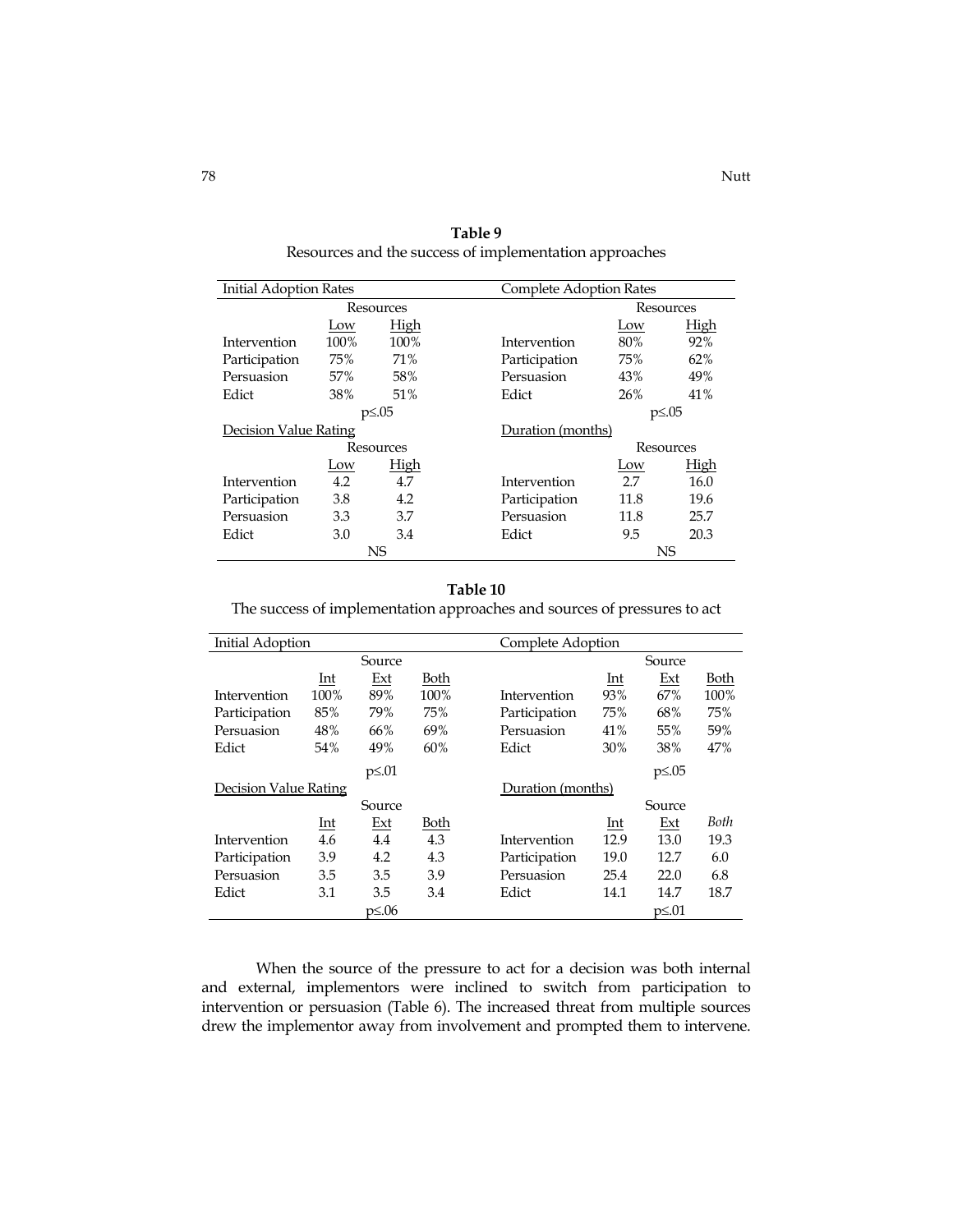In Table 10, a comparison of implementation approach success is shown for internal and/or external sources. The indicators show that persuasion produced more initial and complete adoptions when the pressure to act was external to the organization. Initial adoptions increased from 48% to at least 66% or more and complete adoptions from 41% to at least 55% when pressure was external. However, the data show that intervention and participation have comparable adoption rates. Persuasion is timely only when the pressure to act is both internal and external. Also, the implementor spends nearly twice as long to intervene, compared to using participation or persuasion to cope with decisions prompted by external and internal pressures. This suggests that the implied threat of external concerns encourages implementors to handle things themselves. However, sharing these concerns (as in persuasion or participation) leads to decisions that are twice as timely.

# **V. CONCLUSIONS**

The study examined 376 strategic decisions in which an attempt to implement was the key ingredient. A manager was confronted with the task of installing some kind of response to a need or an opportunity believed to be crucial to the organization's continued success. Managers responded to these challenges in various ways and with varying degrees of success, providing an opportunity to compare the actions of managers faced with implementation under a variety of situations often encountered in practice.

Three plausible outcomes that could result. Success could be dictated by the actions of implementors, by the situation, or by selecting an implementation approach according to the needs of the situation. Findings indicate the implementation approach has more impact on success than situational constraints, and that contingency models lack empirical justification.

Top managers and middle managers apply similar implementation approaches, but top managers use them more successfully. Intervention was found to be the most successful way to implement strategic decisions and could be used far more often by both top managers and middle managers. Participation was also quite successful, but less than intervention. When intervention or participation were used, decisions were more apt to be adopted and the value of the decision was enhanced, in a reasonable time period. Efficiency rationales advanced to support the use of edicts in urgent situations were not supported in this study. The resistance engendered by the show of power in an edict created delays, which drew out the implementation process, making the time needed to implement decisions comparable to that of other approaches.

Managers tend to deal with a crisis decision by using persuasion and edicts. However, the use of intervention or participation increased adoption prospects and without an increase in the time to install a crisis decision. The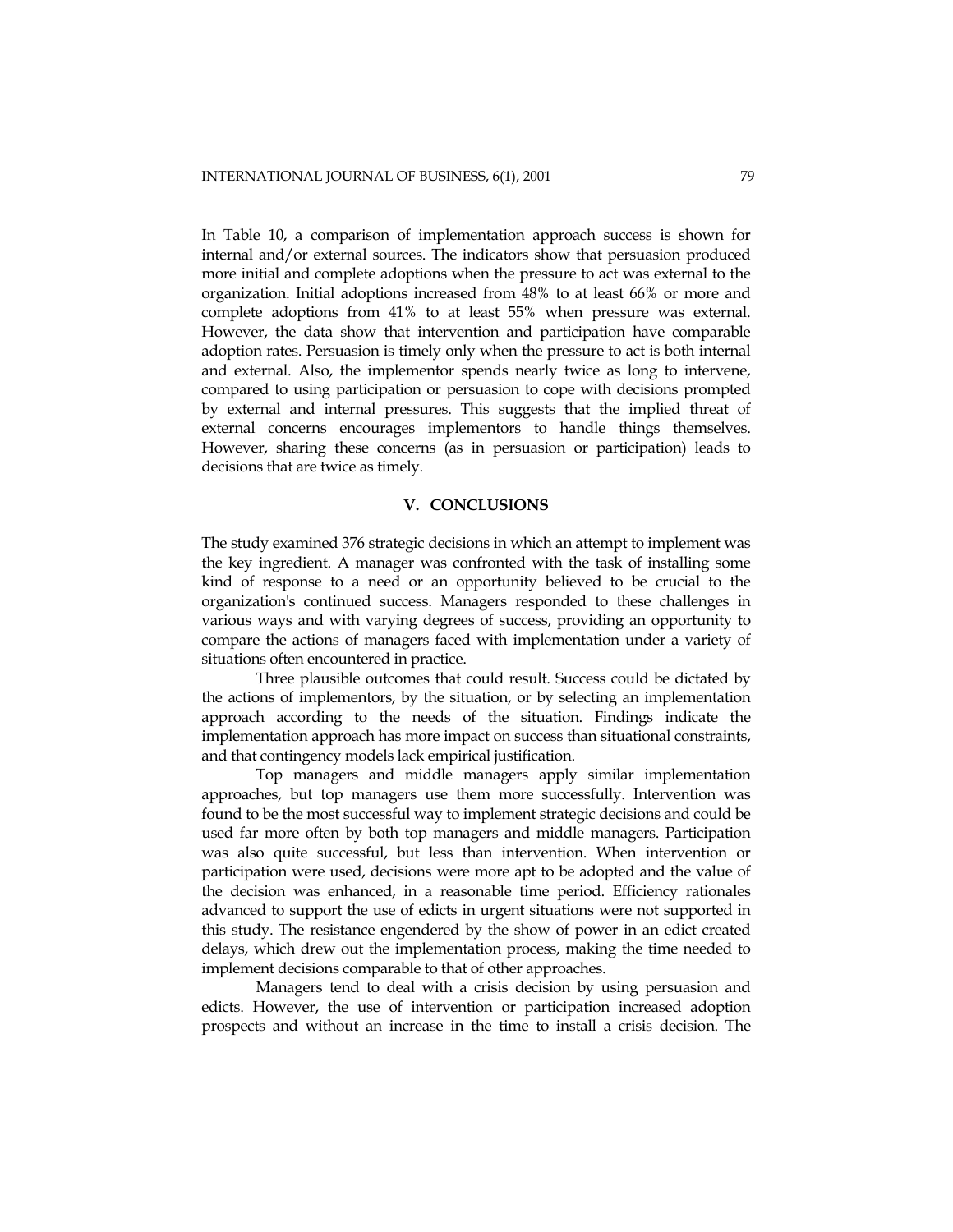greatly reduced prospect of adoption, without an advantage in timeliness makes the use of persuasion and edicts seem unwise. Managers responded decisions prompted by external pressures by using persuasion, which resulted in an increase in adoptions and mixed effects on implementation time. In both situations, either intervention or participation would have dramatically increased adoption and cut implementation time with an increase in decision value.

The success of intervention and participation generalized across all the conditions considered in this study. Intervention and participation were found to be the preferred approaches for urgent, important, and high resource decisions, and when decisions arise from pressures internal and external to the organization. The data show that both intervention and participation can and should be used more often.

This study is important because contingency models that call for managers to select an implementation approach according to the demands posed by the situation were not supported. No conditions considered in the study that favored persuasion or edicts over intervention or participation, which contradicts the prescriptions found in many contingency schemes (Daft, 1995; Lippitt and Mackenzie, 1976; Nutt, 1989; Vroom and Jago, 1978; Vroom and Yetton, 1973). Also, limitations posed by the situation, such as limited resources and power when decisions are important and urgent, were much less important than expected. Managers who use intervention and participation seem to deal effectively with all types of situations and achieve very good results.

Two conclusion findings emerge: use intervention and avoid contingence models. These conclusions must be seen as somewhat tentative because of several limitations in the study; stemming from the proxies used to measure success, the database of decisions, and contextual factors not considered. The indicators used to measure success may have missed some aspects of a successful decision. Economic impacts, such as dollars lost or gained, were impossible to collect. The subjective decision-merit indicators may not have captured the true impact of a decision. The adoption measures would not be useful for decisions that have a very limited window of opportunity. The database in the study, although larger and more complete than any in the literature, cannot be tested to determine how well it represents decision practices. As a result, the inferences drawn about practice could be biased. Success may depend on contextual factors not considered in the study, such as decision type and public-private differences. The failure to consider such factors in this paper limits conclusions about the value of contingency thinking. Such qualifications are important and suggest needed future work.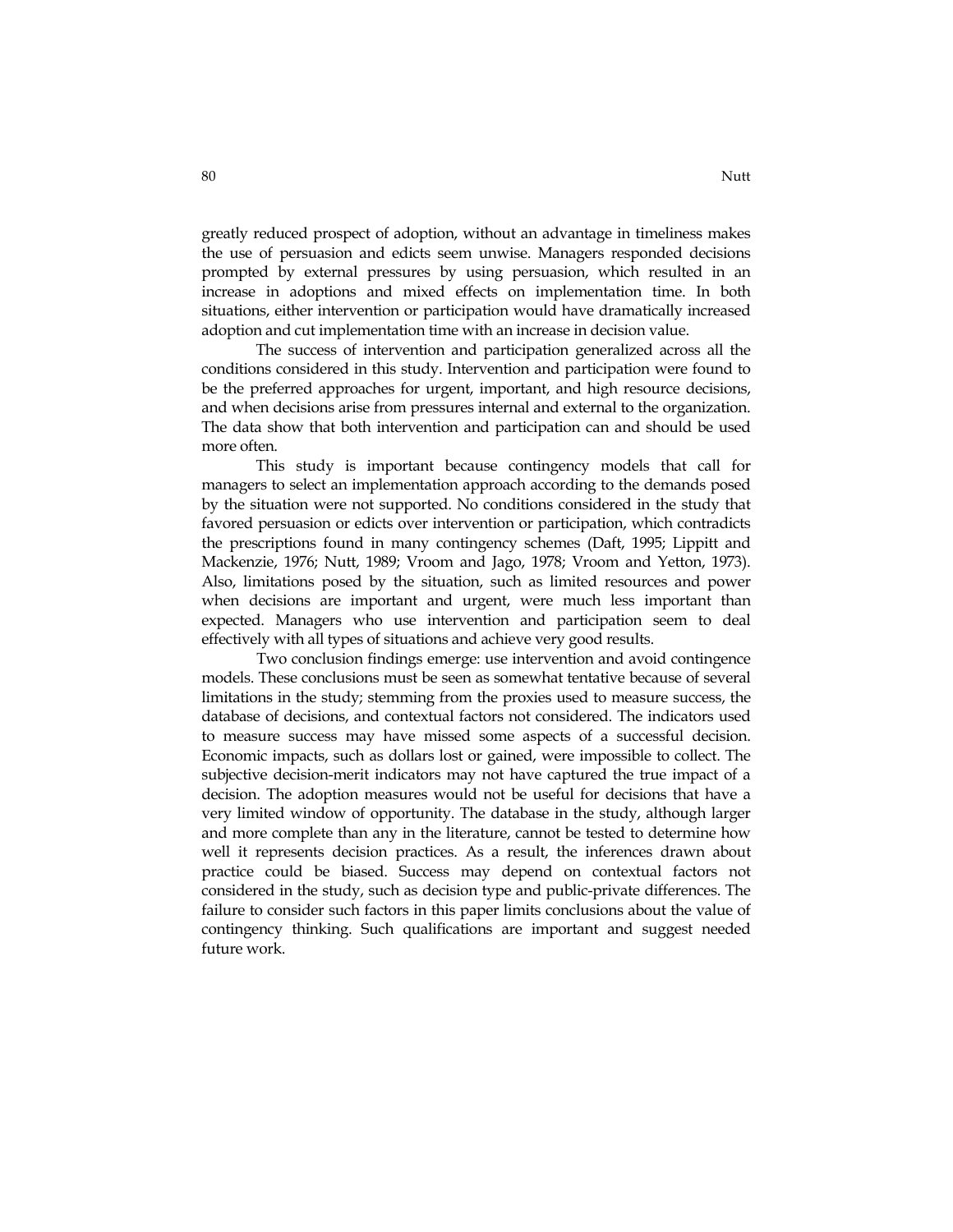#### **REFERENCES**

- Alexander, L.P., 1986, "Successfully Implementing Strategic Decisions" in B. Mayon-White (ed) Planning and Managing Change, London, Harper & Row.
- Beyer, J.M. and Trice, H.M., 1978, Implementing Change: Alcoholism Policies in Work Organizations, New York: Free Press.
- Beyer, J.M. and Trice, H.M., 1982, "The Utilization Process: A Conceptual Framework and Synthesis of Empirical Findings," Administrative Science Quarterly, 27(4/5), 591-622.
- Boal, K.B. and Bryson, J.M., 1987, "Representing and Testing Policy Implications of Planning Processes," Strategic Management Journal, 8, 211-231.
- Bower, J.L., 1970, Managing the Resource Allocation Process: A Study of Corporate Planning and Investment, Homewood, IL: Irwin.
- Box, G. and Draper, N., 1987, Empirical Model Building and Response Surface Methods, New York: Wiley.
- Bryson, J.M., Bromiley, P., and Jung, V.S., 1990, "The Influences of Context and Process on Project Planning Success," Journal of Planning Education 9(3), 183- 195.
- Bryson, J.M. and Cullen, J.W., 1984, A Contingent Approach to Strategy and Tactics in Formative and Summative Evaluations," Evaluation and Program Planning, 7, 267-290.
- Chandler, A.D., 1962, Strategy and Structure: Chapters in the History of American Industrial Enterprise, Cambridge, MA: MIT Press.
- Churchman, C.W., 1975, "Theories of Implementation," in R.L. Schultz and D.P. Slevin, Implementing Operations Research/Management Science, New York: Elsevier.
- Coch, L. and French, Jr., J.R.P., 1948, "Overcoming Resistance to Change," Human Relations, 1, 512-532.
- Cohen, M.D., March, J.P., and Olsen, J.P., 1976, "A Garbage Can Model of Organizational Choice," Administrative Science Quarterly, 17, 1-25.
- Cray, D., Mallory, G.B., Butler, R.J., Hickson, D.J., and Wilson, D.C., 1988, "Sporatic, Fluid, and Constricted Processes: Three Types of Strategic Decisions in Organizations," Journal of Management Studies, 26 (1), 13-40.
- Cyert, R.M. and March, J.G., 1963, A Behavioral Theory of the Firm, Englewood Cliffs, NJ: Prentice-Hall.
- Daft, R., 1995, Organization Theory and Design, St. Paul, Minn: West Publishing Co.
- Denzin, N.K., 1989, The Research Act, Englewood Cliffs: N.J.: Prentice Hall.
- Doktor, R. and Hamilton, W., 1974, "Cognative Style and the Acceptance of Management Science Recommendations," Management Science, 19 (8), 889- 894.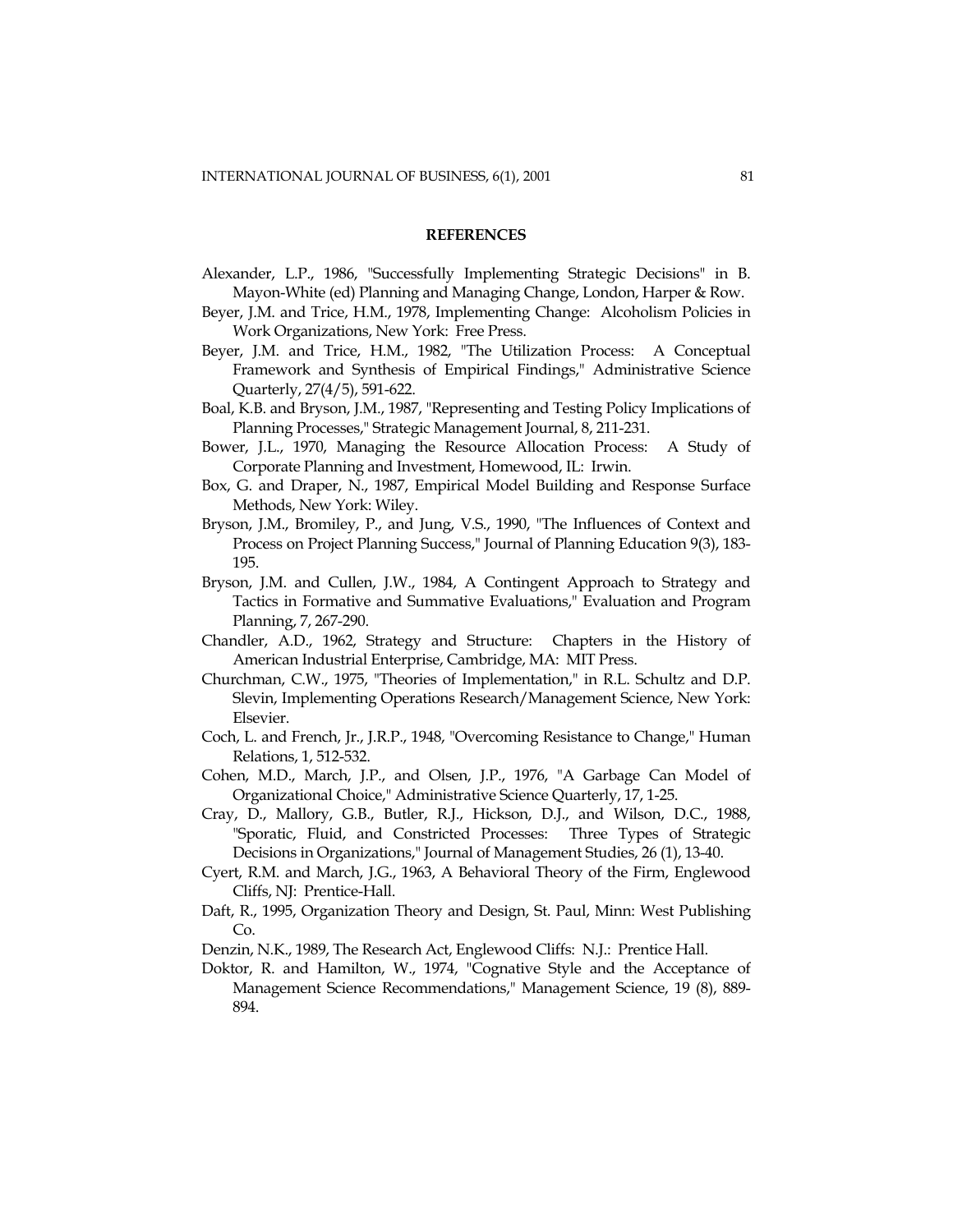- French, J. and Raven, B., 1959, "The Bases of Social Power," in (D. Cartwright, ed.), Studies in Social Power, Ann Arbor, MI: Institute for Social Research.
- Ginzberg, M.J., 1978, "Steps Toward More Effective Implementation of MS and MIS," Interfaces, 8, 57-63.
- Ginzberg, M.J. and Schultz, R.L., 1987, Special Issues in Implementation, Interfaces, 17(3).
- Gordon, M.E., Slade, L.A., and Schmitt, N., "Science of the Sophomore Revisited: From Conjecture to Criticism," Academy of Management Review, 11(1), 191- 207.
- Gray, D.H., 1986, "Uses and Issues of Strategic Planning," in A. Thompson, W. Fulmer, A. Strickland (eds.), Readings in Strategic Management, Homewood, IL: Irwin (38-52).
- Griener, L., 1970, "Patterns of Organizational Change," (in G.W. Dalton, P. Lawrence, L. Griener, eds.), Organizational Chand and Development, Homewood, IL: Irwin.
- Hackman, L., 1990, Groups the Work, San Francisco, California: Jossey Bass.
- Hickson, D.J., Butler, R.J., Cray, D., Mallory, G.R., Wilson, D.C., 1986, Top Decisions: Strategic Decision Making in Organizations, San Francisco, CA: Jossey Bass.
- Hickson, D. J., 1987 "Decision Making at The Top of Organizations" Annual Review of Sociology, 9, 319-358.
- Huber, G., 1990, "A Theory of the Effects of Advanced Information Technologies on Organizational Design," Intelligence, and Decision Making, Academy of Management Review, 15(1), 47-71.
- Huber, G. and Power, D.J., 1985, "Retrospective Reports of Strategic-Level Managers: Guidelines for Increasing Their Accuracy," Strategic Management Journal, 6, 171-180.
- Hughes, M.E., Price, R.L., Marrs, D.W., 1986, "Linking Theory construction and Theory Testing Models with Multiple Indicators and Latent Variables," Academy of Management Review, 11 (1), 128-144.
- Huysmans, J., 1970, The Implementation of Operations Research, New York: Wiley.
- Leavitt, H.L., 1987, Corporate Pathfinders, N.Y., Penguin.
- Likert, R., 1961, New Patterns of Management, New York: McGraw Hill.
- Likert, R., 1967, The Human Organization, N.Y., McGraw-Hill.
- Lincoln, Y. and Guba, E., Naturalistic Inquiry, Beverly Hills, CA: Sage, 1985.
- Lippitt, M.E. and Mackenzie, K.D., 1976, "Authority Task Problems," Administrative. Science Quarterly, 21 (4), 643-660.
- Luthans, F., 1989, Organizational Behavior, N.Y., McGraw-Hill.
- March J.G., 1994, A Primer on Decision Making: How Decisions Happen, N.Y.: Free Press.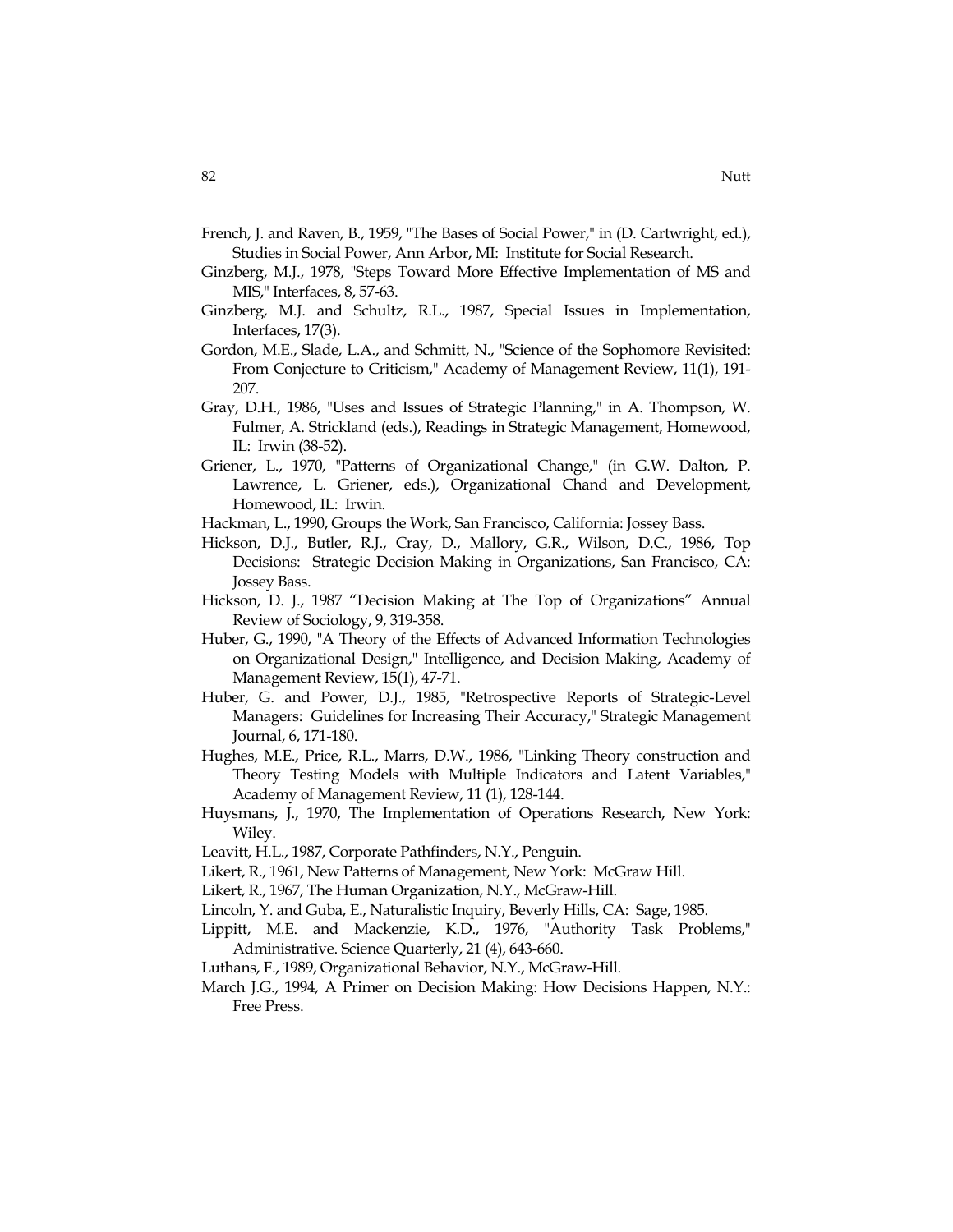- Mintzberg, H., Raisinghani, D., and Theoret, A., 1976, "The Structure of Unstructured Decision Processes," Administrative Science Quarterly, 21(2), 246-275.
- Nutt, P.C., 1986, "The Tactics of Implementation," Academy of Management Journal, 29(2), 230-261.
- Nutt, P.C., 1989, "Selecting Tactics to Implement Strategic Plans," Strategic Management Journal, 10, 145-161.
- Nutt, P.C., 1992, Managing Planned Change, New York: Macmillian.
- Patton, M.E., 1990, Qualitative Evaluation and Research Methods, Los Angeles, CA: Sage.
- Pelz, D.C., 1978, "Some Expanded Perspectives on Use of Social Science in Public Policy," in Tu Yinger and S.J. Cutler (eds.), Major Social Issues: A Multidisciplinary View, New York: Free Press, 346-357.
- Podsakoff, P.M. and Organ, D.W., 1986, "Self Reports in Organizational Research: Problems and Prospects," Journal of Management, 12(4), 531-544.
- Quinn, J.B., 1990, "Managing Strategic Change," in A.A. Thompson, Jr., W.E., Fulmer, A.J. Strickland, III (eds.), Strategic Management, Homewood, IL: Irwin, 10-32.
- Schultz, R.L. and Ginzberg, M.J. (eds.), 1984, Management Science Implementation, Greenwich, CT: JAI Press.
- Schultz, R.L. and Slevin, D.P., 1975, Implementing Operations Research/Management Science, New York: Elsevier.
- Skivington, J., and Daft, R., 1991, "A Study of Organizational Framework and "Process" Modalities for the Implementation of Business - Level Strategies", Journal of Management Studies, 28 (1), 45-68.
- Soelberg, P.O., 1967, "Unprogrammed Decision Making," Industrial Management Review, ring, 19-29.
- Starbuck, W.H., 1983, "Organizations as Action Generators," American Sociological Review, 48, 91-102.
- Thompson, J.D., 1967, Organizations in Action, New York: McGraw Hill.
- Vroom, V. and Jago, A., 1978, "On the Validity of the Vroom-Yetton Model," JAP, 63 (2), 151-162.
- Vroom, V. and Yetton, P.W., 1973, Leadership and Decision Making, Pittsburgh, PA: University Pittsburgh Press.
- Weick, K.E., 1979, The Social Psychology of Organizing, Reading, MA: Addison-Wesley, (Second Edition).
- Witte, E., 1972, "Field Research on Complex Decision Process The Phase Theory," International Studies of Management of Organization, 56, 156-182.
- Yin, Robert, 1989, Case Study Research: Design & Methods, Beverly Hills, CA: Sage (revised edition).
- Yin, R., 1993, Applications of Case Study Research, Beverly Hills, California: Sage.